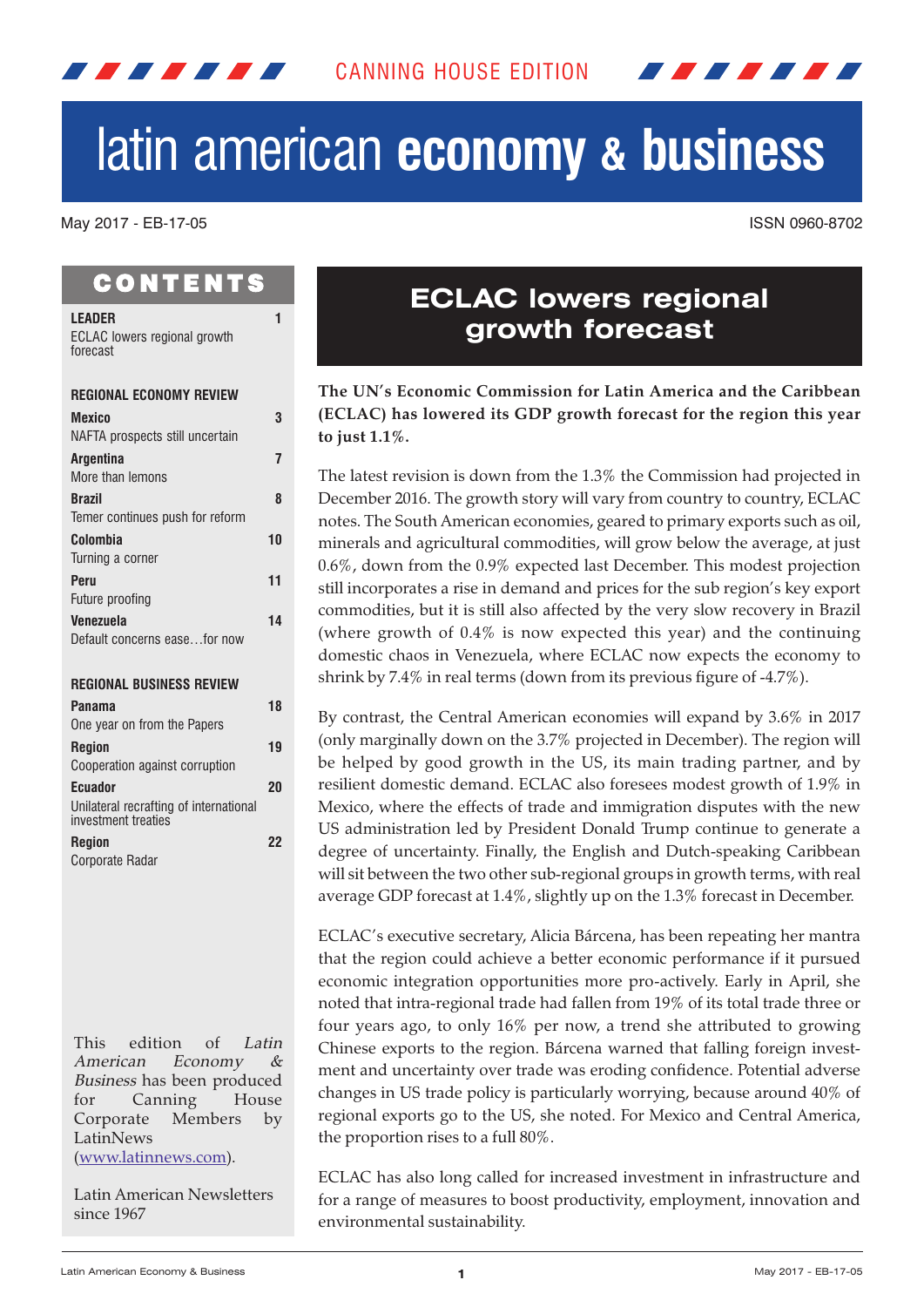| <b>Country / Region</b>                                       | <b>ECLAC GDP % forecast</b> |
|---------------------------------------------------------------|-----------------------------|
| <b>Latin America and the Caribbean</b>                        | 1.1                         |
| Argentina                                                     | 2.0                         |
| <b>Bolivia</b>                                                | 4.0                         |
| <b>Brazil</b>                                                 | 0.4                         |
| Chile                                                         | 1.5                         |
| Colombia                                                      | 2.4                         |
| Ecuador                                                       | 0.6                         |
| Paraguay                                                      | 3.8                         |
| Peru                                                          | 3.5                         |
| Uruguay                                                       | 2.0                         |
| Venezuela                                                     | $-7.2$                      |
| <b>South America</b>                                          | 0.6                         |
| Costa Rica                                                    | 4.1                         |
| Cuba                                                          | 1.0                         |
| El Salvador                                                   | 2.5                         |
| Guatemala                                                     | 3.4                         |
| Haiti                                                         | 1.0                         |
| Honduras                                                      | 3.7                         |
| Mexico                                                        | 1.9                         |
| Nicaragua                                                     | 4.6                         |
| Panama                                                        | 5.2                         |
| Dominican Republic                                            | 5.3                         |
| <b>Central America &amp; Mexico</b>                           | 2.3                         |
| <b>Central America</b>                                        | 3.6                         |
| <b>Latin America</b>                                          | 1.1                         |
| Antigua & Barbuda                                             | 3.0                         |
| <b>Bahamas</b>                                                | 1.0                         |
| <b>Barbados</b>                                               | 1.9                         |
| <b>Belize</b>                                                 | 3.7                         |
| Dominica                                                      | 3.2                         |
| Grenada                                                       | 2.4                         |
| Guyana                                                        | 3.8                         |
| Jamaica                                                       | 1.6                         |
| Saint Kitts & Nevis                                           | 3.4                         |
| St Vincent & The Grenadines                                   | 2.3                         |
| Saint Lucia                                                   | 2.2                         |
| Suriname                                                      | 0.8                         |
| Trinidad & Tobago                                             | 0.5                         |
| <b>Caribbean</b>                                              | 1.4                         |
| Note: Central America includes the Spanish-speaking Caribbean |                             |
| Source: ECLAC, April 2017.                                    |                             |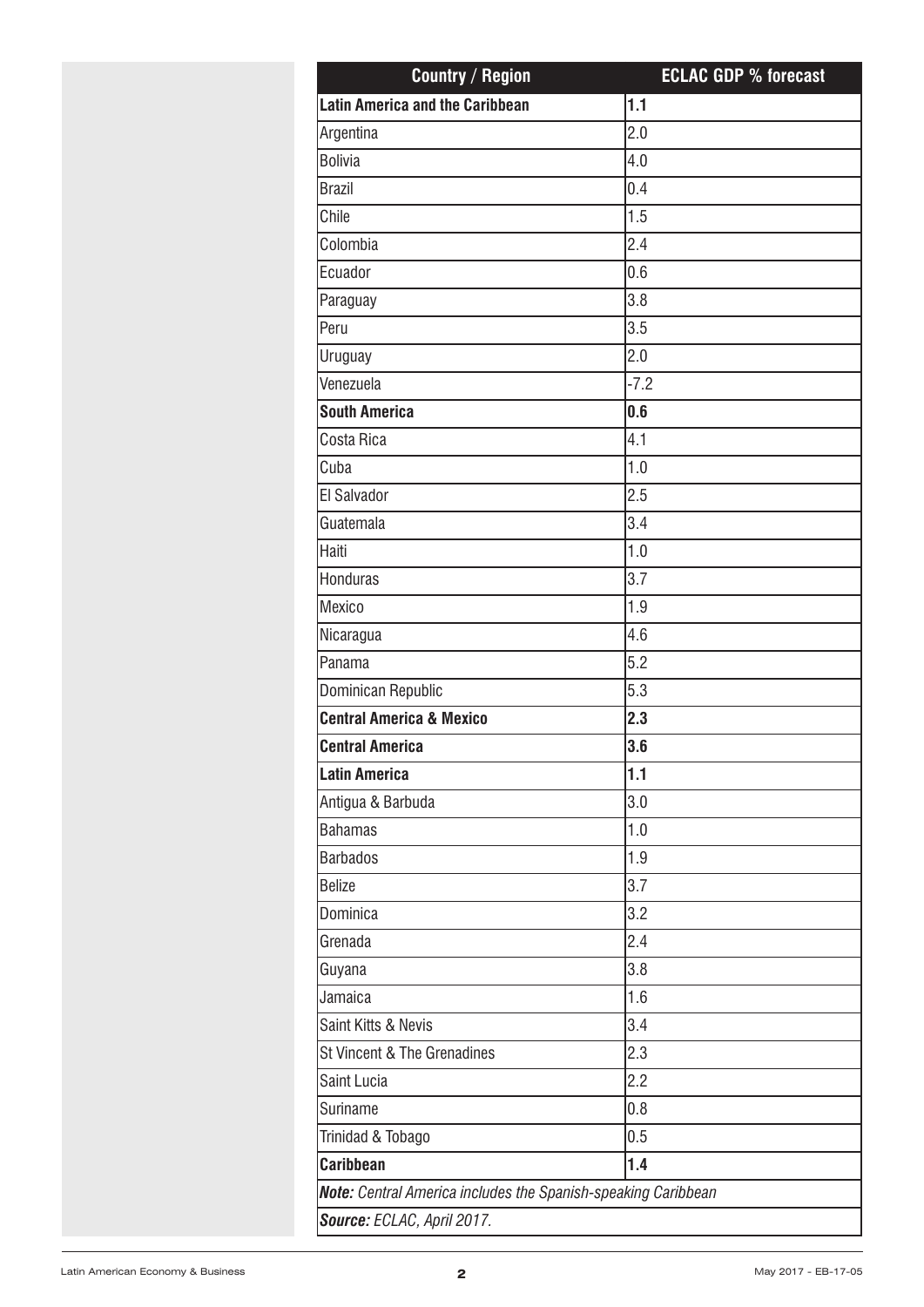#### <span id="page-2-0"></span>**IMF a little more downbeat**

Publication of the revised ECLAC economic forecasts coincided with the release of the IMF's latest (Spring 2017) World Economic Outlook (WEO). In the last report, released in October 2016, the IMF forecast global growth of 3.4% in 2017, with growth of 1.6% for Latin America and the Caribbean (LAC).

However, in its latest WEO the IMF edged up its global growth forecast to 3.5% while cutting its LAC forecast by half a percentage point to 1.1%. This reduction can be traced mainly to worse-than-expected performances in Venezuela and Mexico. The IMF is also more pessimistic than ECLAC about Brazil's performance this year(expecting growth of only 0.2%), albeit it is more upbeat about the performance of Latin America's largest economy in 2018 (expecting real GDP growth to rebound to 1.7% next year).

At a press conference, Oya Celasun, chief of the IMF economic studies division, said that the ongoing investigations into corruption in Brazil were a factor contributing to political uncertainty, but noted that the government led by President Michel Temer was pushing forward with its reform programme. Success in pension and other reforms "should set the stage for returning fiscal finances to a much healthier setting and also putting a strong foundation for return to stronger growth" Celasun said.

#### **REGIONAL ECONOMY REVIEW**

#### **MEXICO**

#### **NAFTA prospects still uncertain**

**NAFTA is definitely off. No, NAFTA is most probably on. Actually, and most likely, NAFTA will be renegotiated, but the timetable is far from clear. In fact, within the last month different officials have expressed almost all these positions on the future of the North American Free Trade Agreement (NAFTA). The balance of probabilities does indeed now point to renegotiation, but the path ahead is still lengthy and highly uncertain.**

The latest US flip-flop on NAFTA happened over a few days leading up to 27 April. On that day, President Donald Trump told the Reuters news agency that he had been "psyched" to terminate the free trade agreement with Canada and Mexico – particularly on hearing about problems in US-Canada dairy trade – but had then been persuaded by subsequent telephone calls with Prime Minister Justin Trudeau of Canada and President Enrique Peña Nieto of Mexico to opt instead for renegotiation. "I'm not looking to hurt Canada and I'm not looking to hurt Mexico. They are two countries I really like" Trump was quoted as saying, adding, "So they asked to renegotiate, and I said yes". Asked what the aims of renegotiation might be from Washington's point of view, Trump gave an answer apparently at variance with the protectionist rhetoric that had dominated most of his speeches during last year's election campaign, stating: "Open markets. Open borders for trade…Fairness, no government subsidies so that it makes it impossible for our people to compete".

The mechanics of any renegotiation in the US requires the office of the US Trade Representative (USTR) to send a formal notice to Congress triggering a 90-day domestic consultation period before talks can begin. This is unlikely to happen until the Senate confirms Trump's proposed appointment for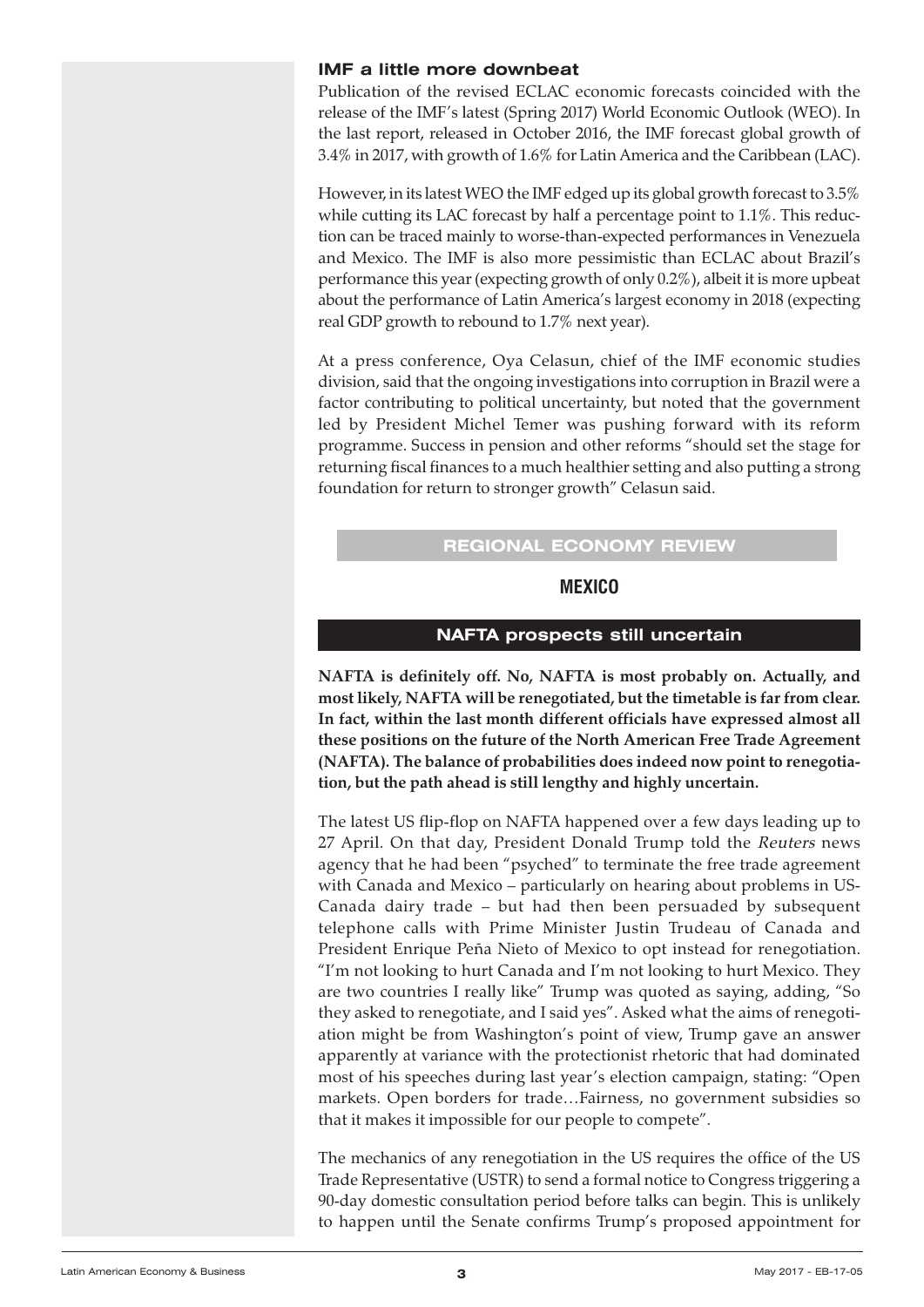head of USTR, Robert Lighthizer (the upper house was due to consider the nomination in mid-May). Analysts suggests that formal talks will not start until August, at the earliest. Moreover, it is possible that they could start later, and stretch out longer, thereby coming into collision with the political calendars of the three member countries. Ideally, Mexico would like any renegotiation wrapped up before the end of this year, since its presidential election race will ramp up from early 2018 (ahead of polls in July). It is hard to see such a quick renegotiation happening. US mid-term congressional elections, on the other hand, are also due later in November 2018, while Canada goes to elections in October 2019.

Both Canada and Mexico have been trying to frame any upcoming NAFTA renegotiation in a way that would enable favourable outcomes for their national interests. In the last few weeks, Canada has seen an intensification of trade disputes with the US in soft lumber, dairy products, and aerospace. Trudeau said he had told Trump that ending NAFTA would cause "a lot of short-term and medium-term pain." As a result of that conversation, he reported, "we agreed we could sit down and get to work on looking at ways to improve NAFTA".

In turn, Mexico's economy minister, Idelfonso Guajardo, floated the idea that the three governments could re-use some of the work already done during the negotiations for the 12-country Trans Pacific Partnership (TPP) agreement, from which the Trump administration withdrew right at the beginning of this year, effectively scuppering the TPP. His argument was that the TPP texts incorporate a more modern and up to date approach across several areas, such as e-commerce and intellectual property, which could be used to modernise the 23-year old NAFTA text. Mexico and the US should see themselves not as economic rivals, Guajardo argued, but as partners who need to work together to compete with low-cost Chinese manufacturers, and need to adapt to the changes posed by new trends such as the digital economy and robotisation. "We are fed up with complaints that Mexico is stealing jobs from US manufacturing. We are part of the solution that has maintained competitiveness for the US versus China" Guajardo said.

#### **Signs of economic resilience**

There have been further indications that Mexico's economy is showing resilience. Over 80% of Mexico's exports are shipped to the US so it is highly dependent on the relationship with its northern neighbour. Fears that uncertainty over NAFTA and wider problems in the relationship with the US would rapidly tip the country into recession appear nevertheless to have been premature.

Admittedly, there is a lot to worry about, and both the economy ministry and the Mexican central bank (Banxico) have been cutting their forecasts for this year's real GDP growth, now down in both cases to a conservative 1.3%- 2.3% range. Yet private banks such as Santander, JP Morgan, BBVA and Citibanamex have been edging their growth predictions upwards. A factorin this has been the better-than-expected Q1 GDP results.

The authorities released first-quarter GDP data in late April, revealing that the economy grew by 0.6% on a seasonally-adjusted basis from the fourth quarter of 2016. On a year-on-year basis, GDP growth stood at 2.5%. The results defied prior expectations and reinforced the perception that, for the moment at least, the election of Donald Trump in the US has not had a particularly negative impact on economic performance in Mexico.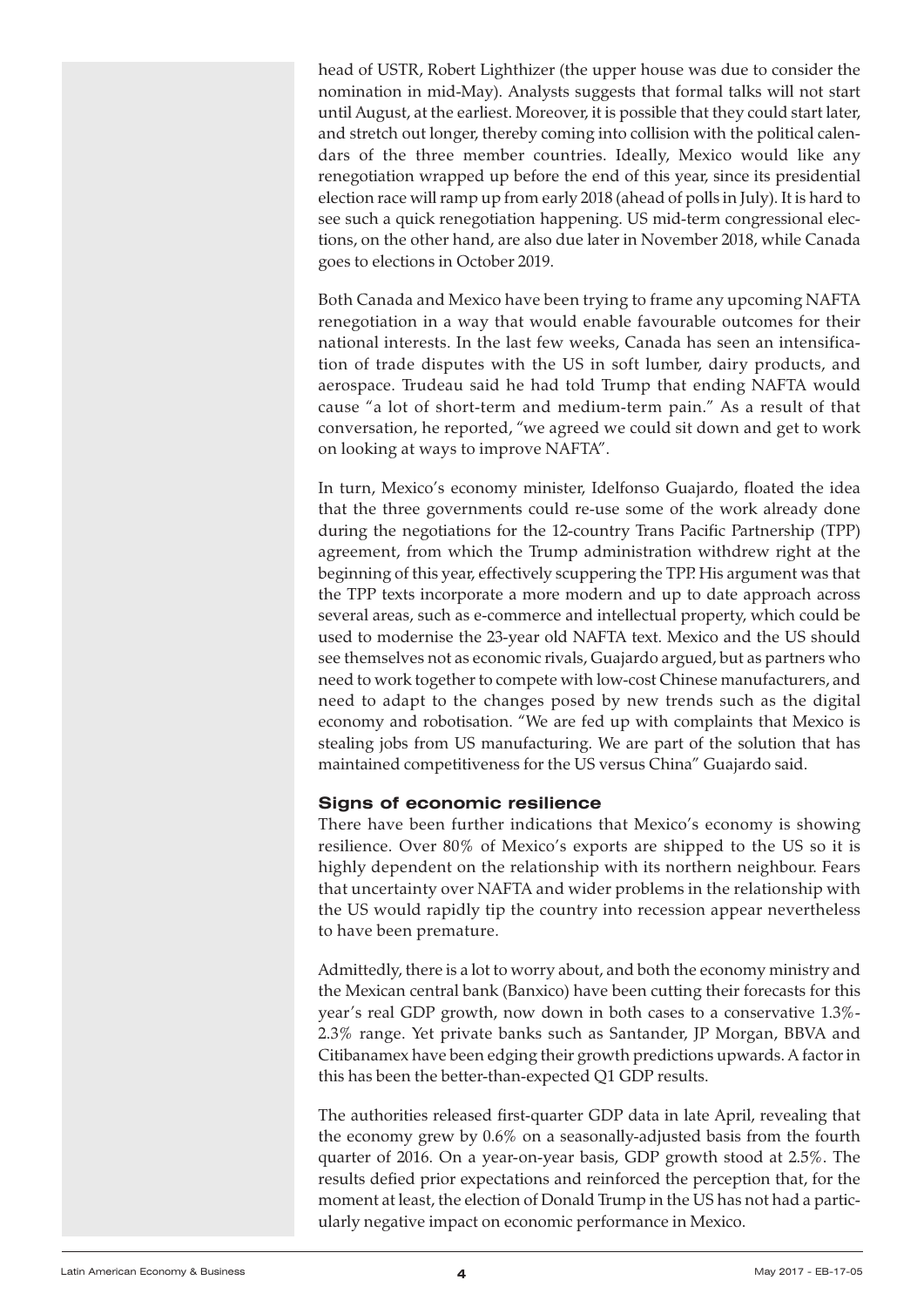GDP growth during the first quarter was driven by primary sector activity (mainly agriculture) and by the services sector. Primary activity rose by 0.7% from the fourth quarter of 2016, while services registered growth of 1%, with both results marking an acceleration from the pace of growth recorded the previous quarter. On a year-on-year basis, primary activity was up by a stellar 6.5%, compared to 3.8% for services activity. By contrast, secondary activity (which includes manufacturing, mining, construction and utilities) stagnated for a third consecutive quarter. On a year-on-year basis, secondary activity was down by 1.3%.

Although some observers have pointed to the weak result for secondary activity as evidence of negative follow-through from the US election, the reality is that falling mining output and disappointing results for construction and utilities are the main reason that secondary output is stagnating.

Although the detailed sub-sector breakdown has not yet been published, the monthly industrial production index results substantiate this, with mining output falling by around 10% year on year in January and February. Utilities also contracted during the same period, with construction faring slightly better but only just in positive territory.

The other component of the industrial production index (and of secondary sector activity) is manufacturing, which is dominated by US exports and therefore highly vulnerable to developments in the US. This component of the industrial production index rose by an average 3.6% during January and February, marking an acceleration from rates of 1-2% during the second half of last year. It is now possible that official projections for GDP growth, which have been edging downwards, might actually reverse and be upwardly revised.

#### **Inflation remains the weak spot**

The main area of concern for the Mexican authorities remains the level of inflation. After remaining at 2-3% for most of 2016, inflation soared in early 2017, with the latest monthly data showing a rate of 5.4% in March. Inflation rose further in the first half of April, to 5.6% year on year.

Inflation continues to be driven by the impact of currency depreciation in 2016, particularly in November and December, when the peso plunged from Ps19:US\$1 to Ps22:US\$1. Importers have been significantly affected, with producer price inflation rising by an average of 11.5% year on year in the first quarter of 2017, with retailers subsequently passing on much of the increase to consumers.

Although the Mexican monetary authorities have been quick to respond by raising interest rates, most recently to 6.5% at the end of March, they have been hoping that the re-appreciation of the Mexican peso since mid-January would help reduce levels of inflation. Yet these hopes may be dashed by a partial reversal of these currency trends, with the peso weakening once again since mid-April, from a level of Ps18.5:US\$1 to over Ps19:US\$1 in early May.

The governor of the Banco de México (Banxico, the central bank) has recently indicated that monetary tightening may in fact continue, despite the previous widely-held belief that the current tightening cycle may have reached its peak (or be close to doing so).

The fact that GDP growth appears firmer than initially-feared may give the Mexican authorities some room for manoeuvre, since it had been feared that in the context of extremely weak domestic demand, further interest-rate hikes would choke off demand, potentially even pushing the economy into recession.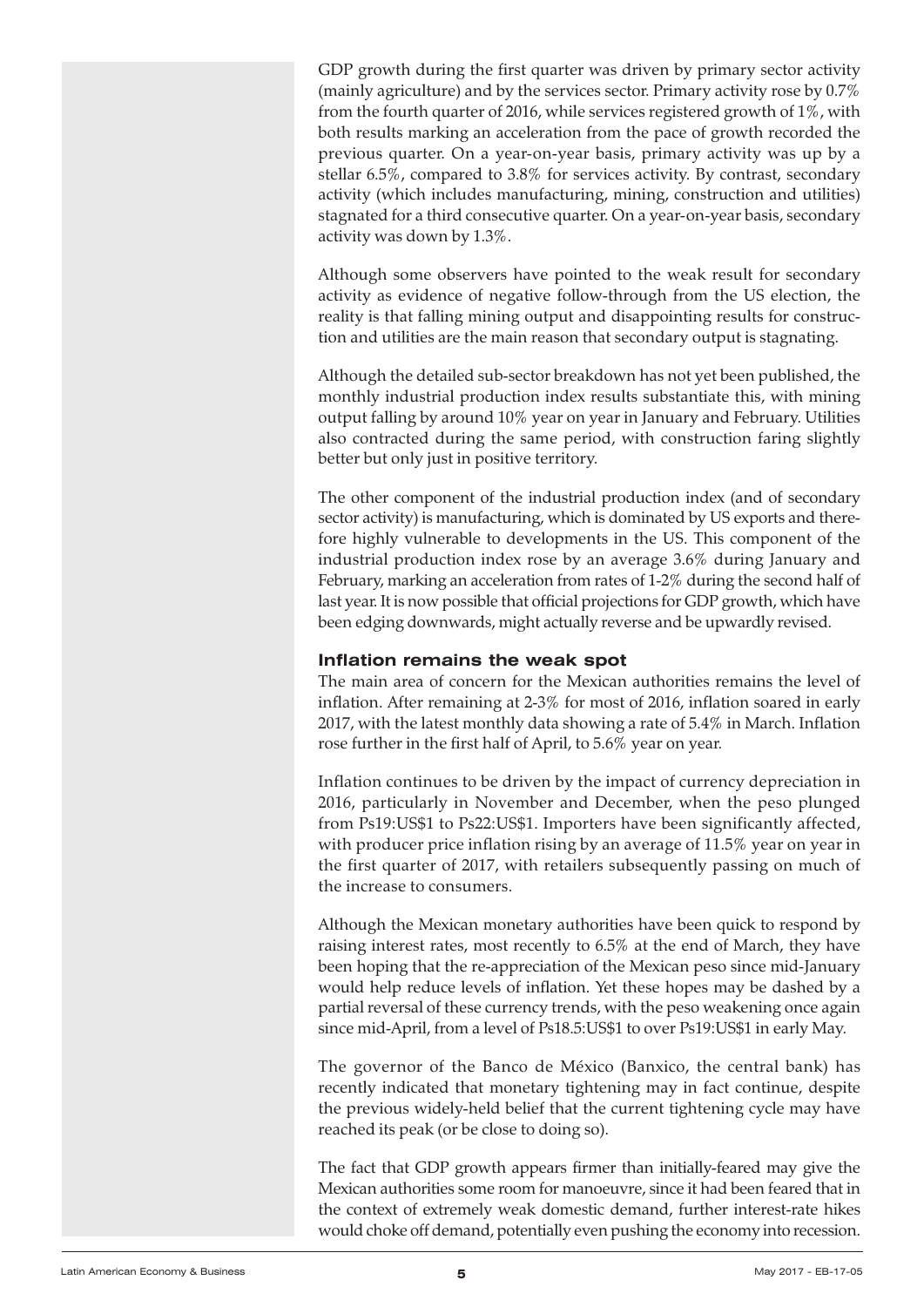Demand-side GDP data for the first quarter of 2017 will not be published until later in May, but if the data show that private consumption was firm, at least one more interest rate hike is likely to be on the cards. Banxico's monetary policy committee are next meeting in mid-May, with their decision on interest rates announced on 18 May.

On the basis of the first quarter results, Pedro Balcão, Santander's head of Mexico research and strategy, is the most optimistic, predicting overall real GDP growth of 2.2% this year and proclaiming that, on the strength of President Trump's switch to favour renegotiations, "NAFTA is no longer a risk". Carlos Serrano, chief economist at BBVA Bancomer, has increased his 2017 growth forecast to 1.6% (up from 1.0% previously). And finally, JP Morgan now is predicting growth of 2.0%, up from 1.3% previously.

There are indeed a number of reasons for (relative) optimism. Whatever the outcome, the renegotiation of NAFTA looks like being a long-haul process, so the direct impact on trade for this year, at least, will be relatively small. As the London-based consultancy Capital Economics notes: "All in all, despite the plunge in a number of business and confidence surveys in the early months of this year, the economy is continuing to grow at a decent pace."

Meanwhile, exports have been doing well also. Helped by a weak peso for much of last year, exports rose by 14.1% in the 12 months to March 2017. Remittances sent home by expatriate Mexican workers have also remained buoyant – in March, they were up by 15.1% year-on-year to US\$2.12bn (in 2016, remittances hit an all-time record of US\$26.97bn, up 9% on 2015).

Much may yet happen to influence business and investor sentiment, of course. In sharp contrast to Balcão's view, Valeria Moy, head of the Mexican think tank ¿Cómo Vamos? recently stressed, "Of course it is too early to eliminate the NAFTA risk. There is no way that I would do that."

#### **Sugar dispute rumbles on**

The dispute over Mexican sugar exports to the US shows no sign of early resolution. Under the terms of an agreement reached in 2014, the US set new prices and quotas for imports of Mexican sugar. The deal was seen as broadly favourable to Mexico, giving it around one-third of the total US import market of 12m tons.

But starting last year, US sugar producers and refiners began demanding that the Commerce Department renegotiate the deal in their favour. So far, talks on a new agreement have failed to prosper. The US said it would reimpose anti-dumping and anti-subsidies duties on Mexican sugar effective from 1 May, but later postponed that deadline to 5 June to allow for more time to reach a solution. However, the new US Commerce Secretary, Wilbur Ross, has stated that talks are "at an impasse". "While I regret that such measures were needed, it is my hope that Mexico and the US can reach a fair agreement before June", Ross added.

For its part, the Mexican economy ministry has blamed the deadlock on "excessive demands" by US sugar producers and refiners, complaining that they were seeking to eliminate "all competition" from Mexican sugar. There were also reports that Mexican sugar producers might demand a dumping investigation into imports of US high-fructose corn syrup as a retaliatory measure, seeking to use a WTO ruling announced in April in favour of Mexican tuna exporters as a precedent. That WTO arbitration decision authorised Mexico to impose US\$163.2m in annual trade sanctions against the US in a dispute over tuna fish labelling; the US was deemed to have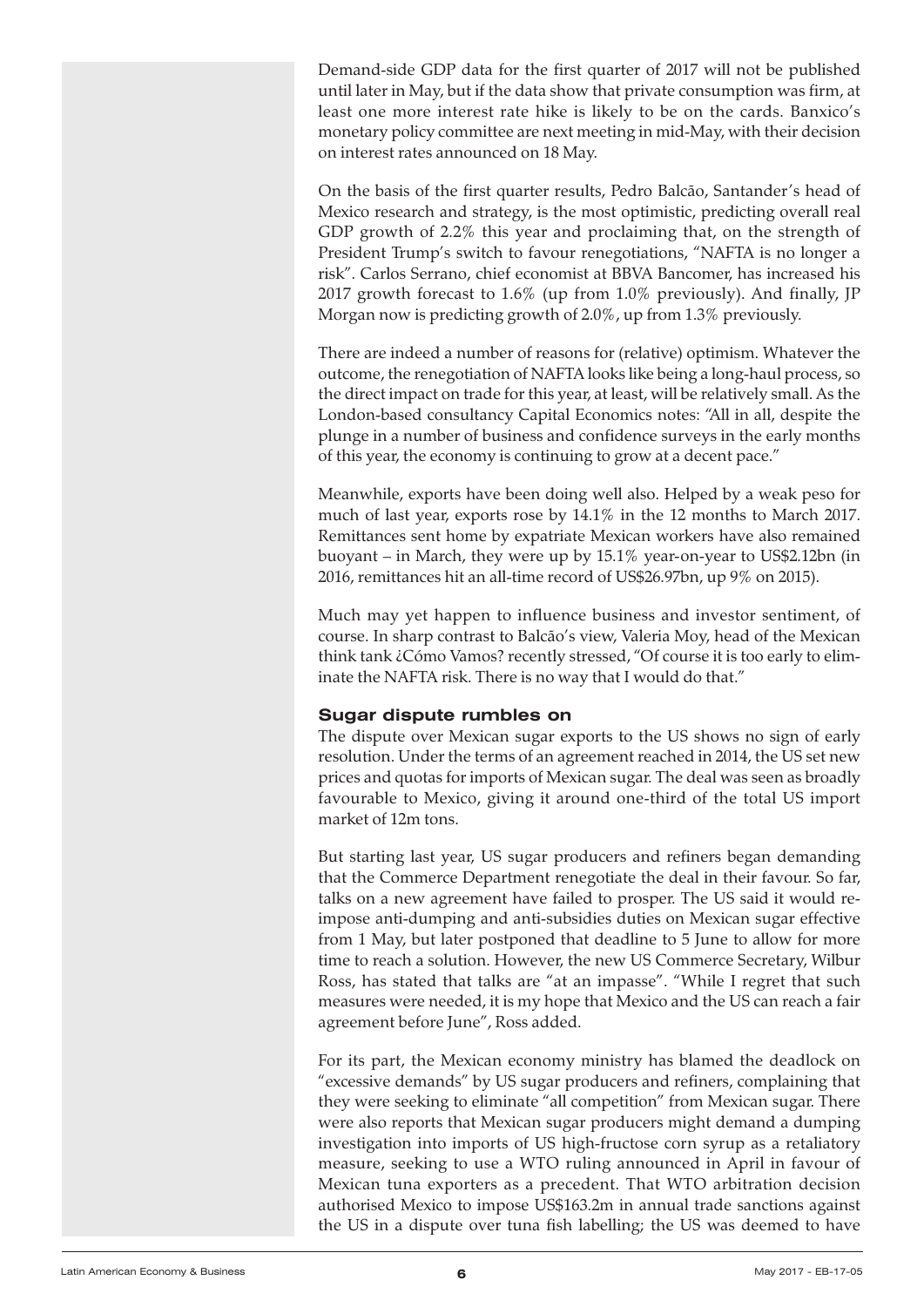<span id="page-6-0"></span>sought an unfair trade advantage using 'dolphin friendly' labelling rules. Juan Cortina, president of the Mexican sugar and alcohol industry association, said it would be asking the government to start a dumping investigation against fructose.

#### **ARGENTINA**

#### **More than lemons**

**President Mauricio Macri met his US opposite, Donald Trump, at the White House on 27 April. The meeting had one immediate positive result for the Argentine economy: the lifting of a 16-year old ban on imports of Argentine lemons into the US. The Buenos Aires government hopes for additional benefits in the near term.**

President Trump often comes across as a mercantilist – someone who judges the value of bilateral relations purely on the basis of whether the US has a surplus or a deficit in trade with partner countries. That explains Trump's hostility to Mexico. The US has an annual deficit in its trade with Mexico of around US\$60bn, and in March the deficit hit US\$7.03bn, 30% more than a year previously and the highest level since October 2007.

By the same criteria, this might put Argentina into Trump's 'good books'. In 2016, the US posted a US\$2.5bn trade surplus with Argentina, on exports of US\$6.98bn and imports of US\$4.48bn. From Macri's point of view, the aim of his White House visit was to expand that trading relationship, and perhaps nudge towards more of a balanced exchange.

In the 15 years before his government came to power (in December 2015), Argentina was partially cut off from global markets, not only because of its quarrels with creditors, but also because of the protectionist trade policies implemented by the left-wing Kirchnerista administrations of Nestor Kirchner (2003-2007) and his wife and presidential successor, Cristina Fernández (2007-2015). Rebuilding bridges with the US, the country's third largest trade partner (behind Brazil and China), is therefore an important objective for Macri. The US is also the largest single investor in Argentina, holding assets with a book value of around US\$27bn. Most critically, Macri's strategy to lift Argentina's economic growth rate depends on boosting trade and inward investment.

Lemon exports may be a small but significant place to start. Argentina is the world's top lemon producer, and the US is one of the top consumers. The US banned imports of Argentine lemons back in in 2001 on health grounds, maintaining that Argentina's controls on pests and crop diseases were insufficient. At the tail end of the Barrack Obama administration (2009-2017), the Department of Commerce finally agreed to lift the ban, but the measure was placed on hold when Trump took office in January. Trump, however, announced a formal lifting of the ban shortly ahead of Macri's visit.

It will become effective as of 26 May. Initially, Argentine lemon imports will be allowed only into the north-eastern US, affording a degree of protection to Californian lemon growers, who have opposed the move, citing fears of lower prices. In Argentina, the agri-industry minister, Ricardo Buryaile, welcomed the news as very positive for the regional economy in the northeast of the country. Argentina's total lemon exports last year (excluding the US) were worth US\$467m. Sales of lemon juice to the US, which was not affected by the ban, totalled US\$61m.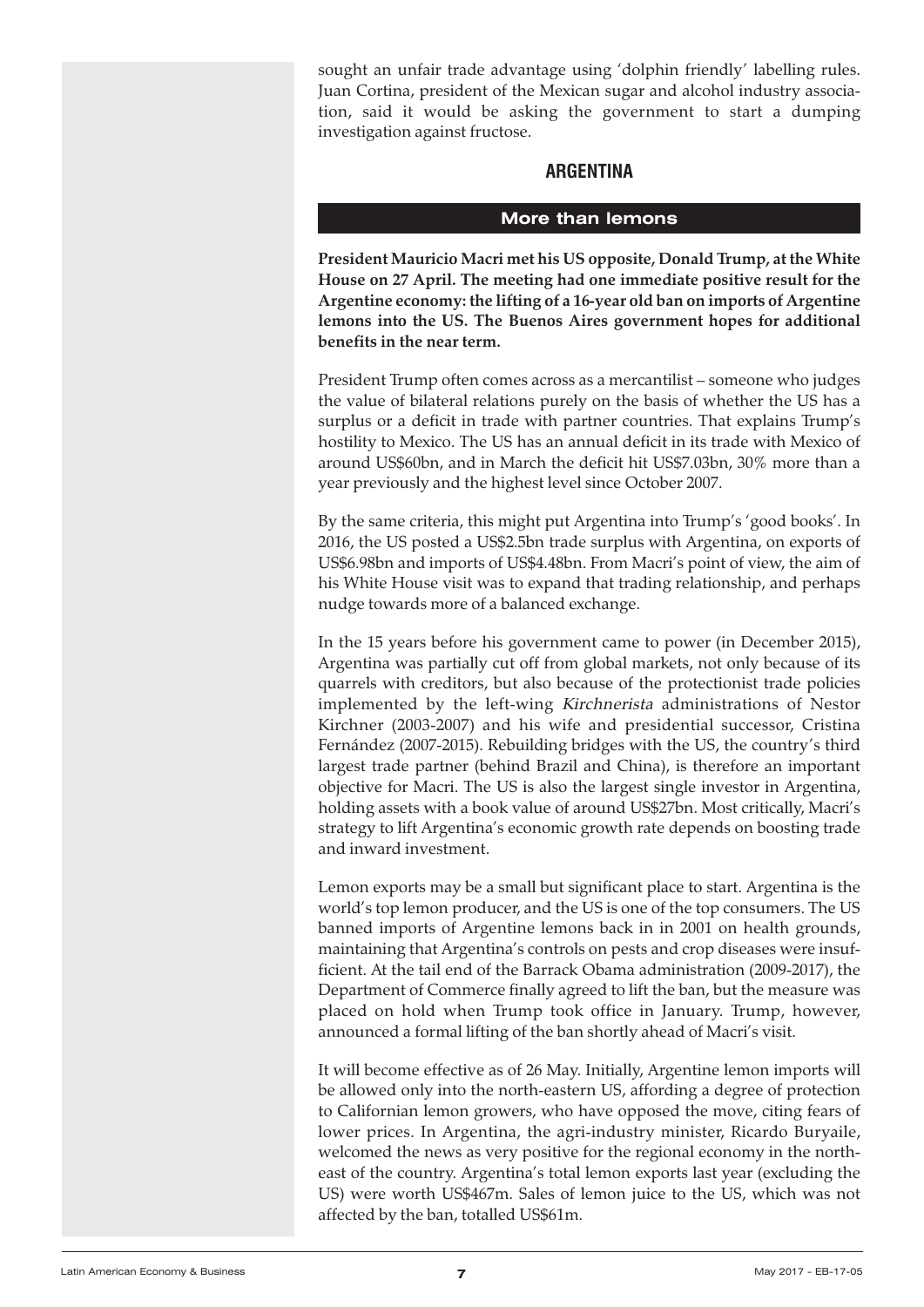<span id="page-7-0"></span>Beyond lemons, the Macri government wants to see increased trade and investment with the US across the board, in addition to US support for the country taking a higher profile in global economic affairs. Buenos Aires is also seeking the removal of restrictions on its bio-diesel exports to the US. A joint statement issued after the Macri-Trump meeting said that the US president had "welcomed Argentina's growing leadership role on the world stage", particularly in relation to trade and investment. Argentina will host a World Trade Organisation (WTO) ministerial conference in December; it will also hold the G20 presidency in 2018. Argentina is also taking initial steps to seek membership of the Organisation of Economic Cooperation and Development (OECD) – Macri said Trump had agreed to support eventual Argentine membership.

#### **Argentina to benefit from Mexico pivot?**

Mexico has begun preparing itself for possible problems in its trading relationship with the US and one of its defensive strategies could be very beneficial for Argentina.

The Mexican deputy trade minister, Juan Carlos Baker, visited Buenos Aires in April and said that the two countries could sign a partial trade deal before the end of the year. Baker said that Mexico was looking to diversify its imports of grains and foodstuffs. It imports close to US\$4bn a year of maize and soya from the US, he noted, but would consider buying some of that from Argentina instead. Argentine farm exporters could find "attractive conditions" in Mexico, he said.

At the same time, Baker also suggested that Mexican manufactured exports could be of interest to Argentina. According to the Argentine daily La Nación, any arrangement would probably fall short of a full trade deal because Argentina's existing commitments require it to negotiate formal trade deals not as part of the regional trade group, the Southern Common Market (Mercosur, also comprising Brazil, Paraguay and Uruguay).

Baker suggested that an "economic complementation agreement" might be the best way to proceed, along the lines of the three-way automotive agreement currently in force between Mexico, Argentina and Brazil. Baker commented, "It would be almost as ambitious as a free trade agreement. Mexico, Argentina, and Brazil are the three largest economies in Latin America. Trade between Mexico and Argentina is minimal – just US\$2.3bn – and Mexico has a surplus."

#### **BRAZIL**

#### **Temer continues push for reform**

**In April, the administration led by President Michel Temer continued with its push to get an array of economic reforms approved in the federal congress. Despite some progress, resistance is rising and the critical battle for pension reform – due to be put to a vote in May – has been getting harder.**

The Temer administration has chosen to make a stand on four areas: fiscal reform, tax reform, labour reform and pension reform. Its reasoning is that action to control the fiscal deficit and reduce private sector operating costs will boost business sentiment and stimulate Brazil's still-tentative economic recovery. So far, the path to reform has been both helped and hindered by a rather unique political situation: while weakened by allegations of corruption, the Temer administration has continued to be able to count upon a large centre-right majority in the ever-unwieldly federal congress. By contrast, in Brazil at large, the reform programme is unpopular and widely resisted.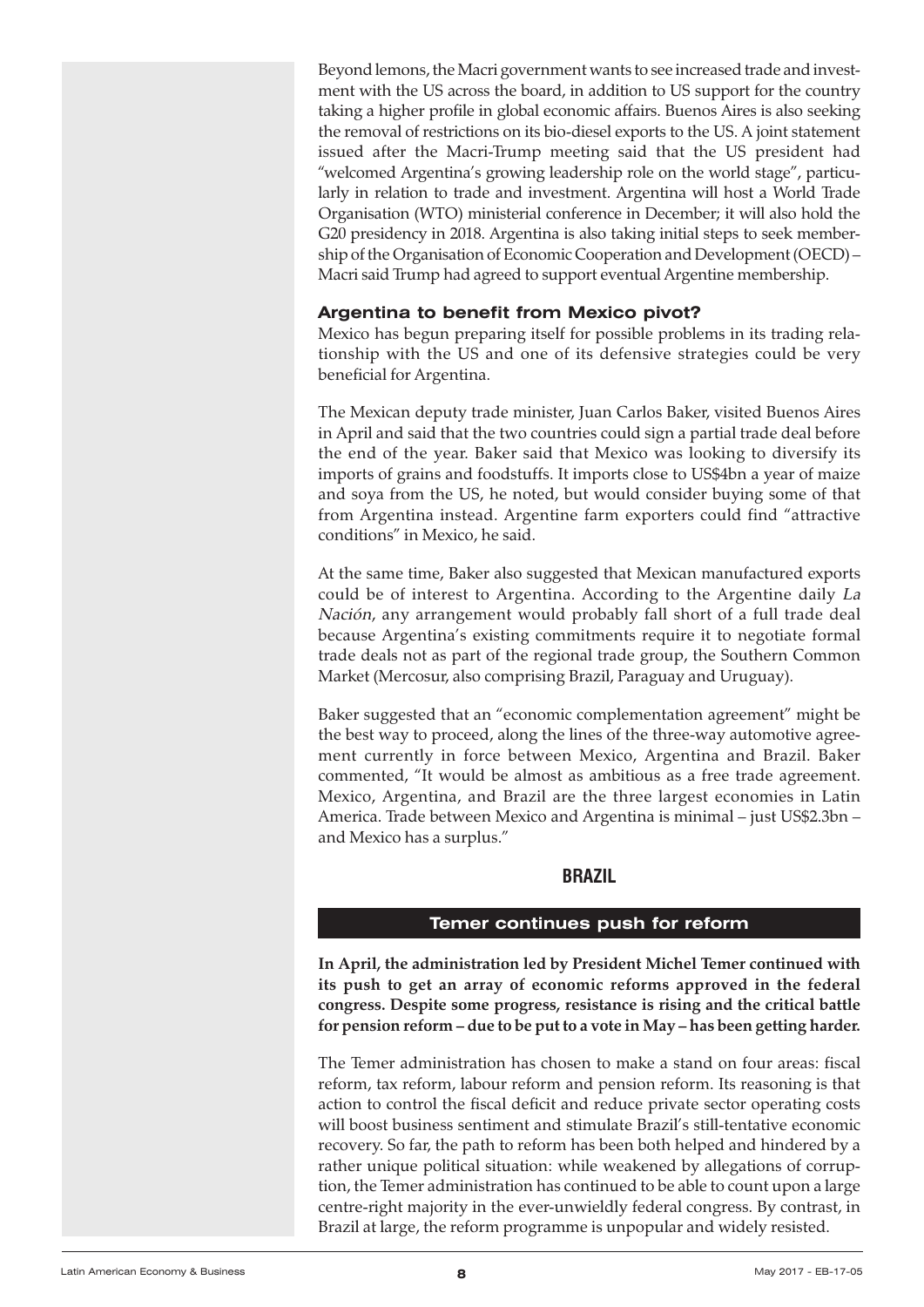The first major step in the reform campaign came in December 2016, when a constitutional amendment was approved placing a 20-year cap on public spending. Annual expenditure growth is now limited to the previous year's rate of inflation.

In March, the government also began a phased reform of the tax system, beginning with an effort to simplify and streamline the notoriously complex PIS/Cofins payroll taxes. The taxes – formally the Programa de Integração Social (PIS) and the Contribuição Social para o Financiamento da Seguridade Social (Cofins) – account for about 20% of federal revenues. In late March, a new law (approved with a 231-188 vote in the lower chamber of deputies) gave Brazilian companies much wider scope to outsource jobs through contractors. The thinking is that this process, known as tercerização, will make it easier to take on or lay off temporary workers, supporting greater flexibility and encouraging companies to hire staff more quickly during the up-turns in the business cycle. However, the labour union movement and the leftist political opposition regard tercerização with great suspicion, seeing it as a device to reduce wages and erode employment security.

In late April, the chamber of deputies approved a package of labour reforms in a 296-177 vote. For the first time, this reform makes major changes to a compendium of labour laws formalised in the 1940s (during the height of trabalhismo, the labour-based political movement) and known as the Consolidação das Leis do Trabalho (CLT). Importantly, the changes to the CLT have now abolished mandatory payment of trade union dues. They also allow work shifts of up to 12 hours (instead of eight); the reduction of lunch breaks to half an hour (instead of one hour); and will permit collective labour agreements to override national labour code provisions in certain circumstances. Again, the rationale is to give employers greater flexibility, but critics see it as an attack on historic social conquests.

The main battle, however, is pension reform. Brazil has traditionally had a generous state pension system that allows early retirement and is expensive to run. There is no obligatory minimum retirement age. Many Brazilian workers are able to retire in their early fifties, and some professional groups, particularly civil servants, enjoy extremely generous pension privileges.

Military pensions are notoriously high, and in some cases army pensions can be "inherited" – i.e. passed on to the next generation. The International Monetary Fund (IMF) calculates Brazil's total pension costs at 11.3% of GDP, compared to an average of 7.8% in the Organisation for Economic Cooperation and Development (OECD). Brazil's average retirement age is 57.5, compared to just over 64 in the OECD. As the Brazilian population begins to age, and the ratio of pensioners-to-workers increases, unfunded pension liabilities will grow exponentially. The IMF calculates that without reform, Brazil's pension costs will surge to 18% of GDP in 2021, rising to 26% by 2050.

The Temer administration's attempt to head off this unsustainable rise in costs is known as constitutional amendment 287 (PEC287). In its original form, the draft PEC 287 established a single retirement age of 65 for both sexes, and required workers to make pension contributions for a minimum of 25 years to qualify for a full pension, based on a proportion of the final-salary. These proposals have proven deeply unpopular. The labour movement, through the Central Única dos Trabalhadores (CUT), held Brazil's first general strike in just over 20 years on 28 April, mainly in protest at the pension changes.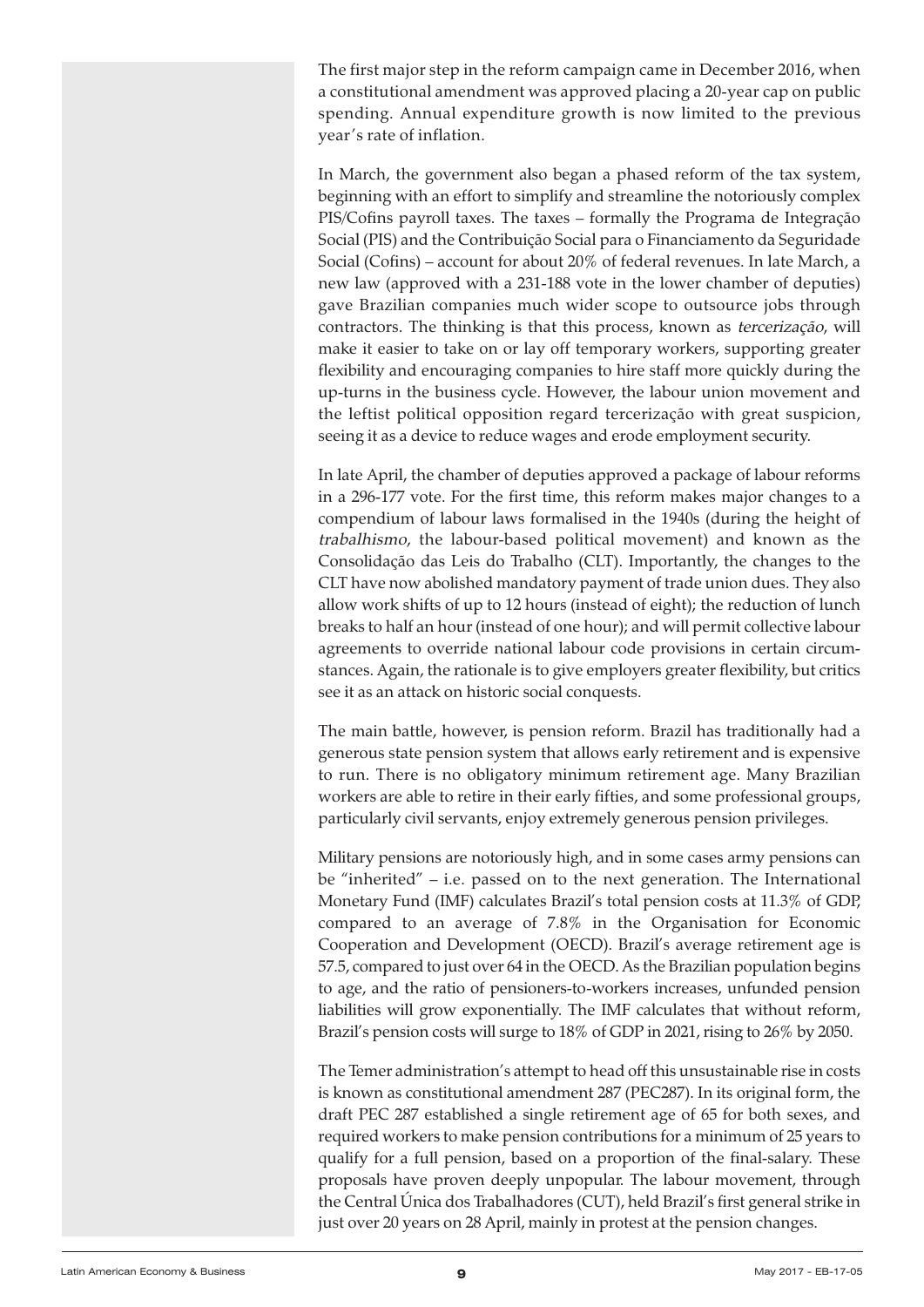<span id="page-9-0"></span>According to a survey published by the daily Follha de São Paulo in early May, 71% of people oppose the pension reform, 64% think the labour reform will only benefit employers, and opinions are divided over the benefits of tercerização (34% think it will boost employment while 31% think it will not). The first cracks also began to appear in the government's congressional majority: on 24 April, the Partido Socialista Brasileiro (PSB), a member of the ruling coalition, said it would vote against the pension reform.

In response to these political challenges, the government has diluted some of the original proposals. For instance, it has reduced the obligatory retirement age for women to 62 (male retirement remained at 65 in the draft). It has made more generous provisions for the transition between the old and new systems. It has also allowed for earlier retirement and reduced contribution period benefits for rural workers, and in response to protests, it has also extended earlier retirement provisions to the police.

There is a split between those who believe that these concessions are just enough to secure the necessary three-fifths approval in the lower house (308 votes) and those who argue that the concessions go too far, to the detriment of the planned fiscal savings. The government is in the former camp. The 10 year saving from the pension reform initially was calculated at BR800bn (US\$254bn). Finance Minister Henrique Meirelles says that the diluted version of PEC287 would reduce those savings by a 'manageable' 25%.

But some private sector economists calculate the loss at 40%, and argue that a second pensions reform will thus be necessary within a decade. "This reform is better than nothing: a half step forward, but short of the full decisive leap that we need to get the fiscal accounts in shape" Goldman Sachs economist Alberto Ramos told the Financial Times. Pedro Castanheira Schneider, an analyst at Itaú BBA, pointed out another potential problem. If more concessions are made on pension reform, annual pension spending will continue to increase, and that could mean that this and future governments will struggle to stay in line with the new spending cap, which also has constitutional standing. If pension spend growth exceeds the cost of living, the government could be forced to make offsetting cuts elsewhere to stay in line with the overall spending freeze.

On 3 May, the amended PEC287 draft was approved in a preliminary 23-14 vote by a lower house committee, with government spokesman Alexandre Parola stating that "Brazilian society recognises the urgent need forreforming the social security system". Despite this, government officials admitted that they were still uncertain as to whether they could muster the necessary threefifths majority support later in the month, when a full vote was expected. Thereafter, a coalition of trade union bodies announced a round of demonstrations, including a planned 'occupation' of the capital Brasilia, in an attempt to persuade federal deputies to vote against the reform.

#### **COLOMBIA**

#### **Turning a corner**

**It has been bad, but it is getting better, is the message coming from Colombian policy makers. Officials hope that cuts in the benchmark interest rate will keep the economy on target for GDP growth of 2.5% this year.**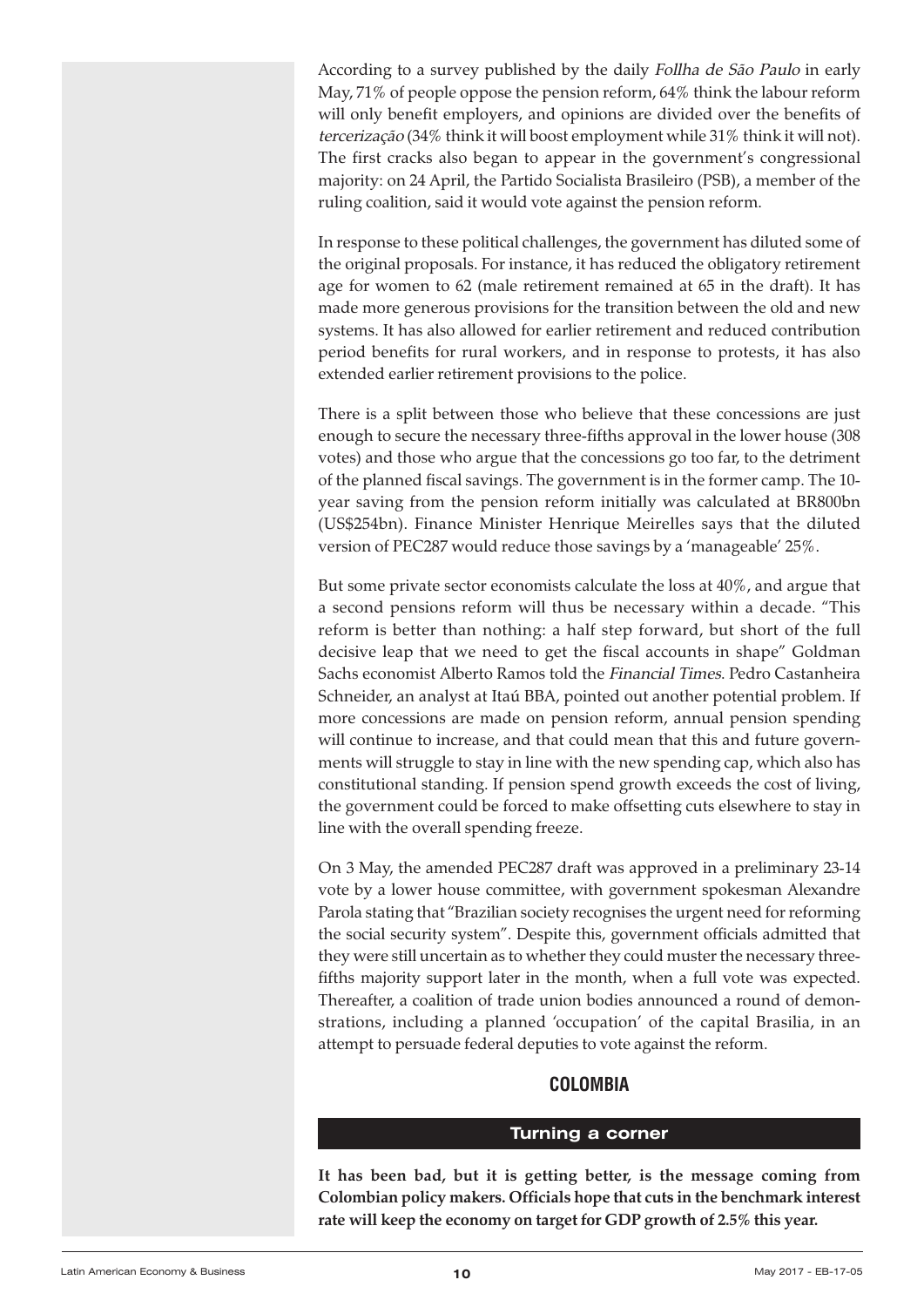<span id="page-10-0"></span>On 10 April, Economy Minister Mauricio Cárdenas acknowledged that the first quarter "had not been easy" for the local economy, as it continued to suffer from problems carried over from last year including higher inflation, tighter monetary policy and the resultant negative knock-on effects on consumption levels and demand. Inflation in calendar 2016 was 5.75%, significantly above the central bank's 2-4% target range. Cárdenas argued that the worst was now over. He noted that inflation had peaked (in the 12 months to March it eased to 4.69%, with a further fall to 4.66% in April). Since December furthermore, the central bank has been able to switch to an easing stance in monetary policy. The fourth generation (4G) road-building programme will also inject some stimulus into the domestic economy.

External factors were beginning to look up also, Cárdenas added. The gradual recovery in international oil prices is looking auspicious for a hydrocarbons exporter like Colombia. After a period of weakness, the Colombian peso has become relatively stable against the US dollar. Finally, the peace process is helping to revive interest in Colombia and international tourism to the country is growing.

President Juan Manuel Santos took up the theme in early May. As he put it, Colombia is finally emerging from the difficulties posed by the slump in international oil prices, global turbulence, and the recent disruptions caused by the El Niño weather pattern. The president added a new cause for optimism – the discovery of significant deep water gas reserves in the Gorgon field, operated jointly by Ecopetrol and Anadarko. This, Santos emphasised, is the most significant hydrocarbons discovery in Colombia in almost three decades, amounting to an entirely new gas province. The president noted that along with foreign investment of over US\$39bn in the last seven years, Colombia is therefore well-positioned to resume a strong growth path.

It is clear, however, that the economy was weak in the first quarter. Real GDP grew by only 0.8% in quarter on quarter terms, a sharp slowdown compared to the 1.6% q-on-q rate registered in the fourth quarter of 2016. This sharperthan-expected slowdown may reflect the impact of a three-percentage point rise in the VAT rate (to 19%) from 1 January – part of the Santos government's fiscal reform package (designed to prevent the fiscal deficit from widening too much in the post-conflict era). As a result, retail sales and consumer confidence took a hit. And while the oil sector is beginning to recover from its long downturn, manufacturing remained slow.

Cárdenas still argues that GDP will grow by 2.5% overall this year, with the economy strengthening in the second half. Making that happen may require some further aggressive interest rate cuts. On 28 April, the central bank announced a 50bps cut in the benchmark rate to 6.50%. Market analysts, who had been predicting a 25bps cut, were taken by surprise. In a statement, the bank said it had observed "increasing weakness in economic activity, and the risk of an excessive slowdown". While the bank gave no clue as to the direction of further moves, analysts now believe that some more 50bps cuts are in prospect.

#### **PERU**

#### **Future proofing**

**The government led by President Pedro Pablo Kuczynski has unveiled a US\$9bn plan to rebuild and replenish infrastructure and resurrect the economy after the recent flooding emergency, which caused devastation across half the country.**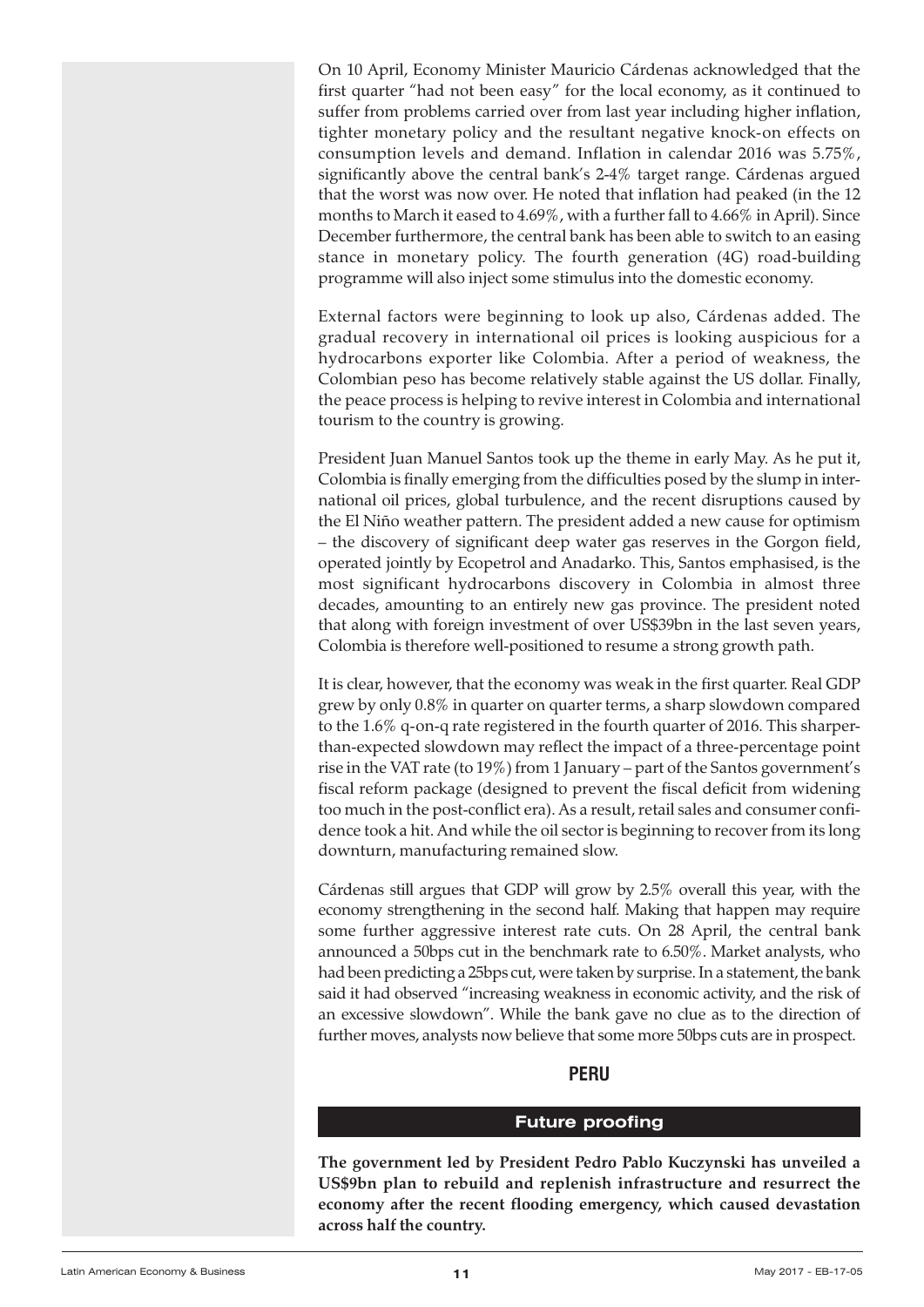On 25 April, the national congress – which is controlled by the right-wing Fujimorista opposition, Fuerza Popular (FP), approved the government's 'Reconstruction with Change' programme (Reconstrucción con Cambio, RCC), by 90 votes to 18, after some changes.

Congress approved the plan having added several clauses to prevent against the risk of corruption, including an insistence on tighter anti-corruption and resolution clauses in reconstruction works contracts. It also opted to increase oversight, both by itself and the comptroller general's office. The head of the RCC must publish a progress report every quarter, and also present an annual report to congress once a year over the planned three-year life span of the scheme. While congressional approval of the RCC and its legal framework is a positive, the actual financial details, including budgeting details, have yet to be finalised, meaning another tough round of executive-legislative negotiations ahead before anything can get underway.

The RCC plan, which has an estimated price tag of US\$9bn (or 4.5% of GDP), will be administered by a new National Reconstruction Authority, to be led by a cabinet-level official (yet to be named). Of this US\$9bn, approximately onethird will be destined for immediate repair needs (corresponding to the government's US\$3bn estimate of the immediate flood damage), with twothirds to be put towards strengthening (and even relocating) infrastructure, so as to better 'future proof' Peru against the increasing ravages of climate change in the country. In many ways, the RCC dovetails with Kuczynski's pledge in his 2016 election campaign to overhaul Peru's national infrastructure, a pledge thrown off balance by the explosion of the Odebrecht scandal in the country late last year, when it emerged that the Brazilian construction giant had made some US\$29bn in illicit payments to officials in three different governments in Peru in the period 2001-2015 to secure major works contracts.

The reconstruction task is immense. According to the national institute for civil defence, over 2,000 schools need to be repaired or rebuilt, while almost 40,000 homes have been designated unfit for habitation and/or unsafe. Elsewhere, over 225 bridges also collapsed, wreaking havoc to national transport. The government has made clear that re-building will not be permitted in zones deemed unsafe, or where risk cannot be mitigated; this condition will apply equally to private and public construction work.

#### **Rebuilding with jobs**

On 10 April, President Kuczynski and Labour Minister Alfonso Grados unveiled 'Trabaja Perú', a separate US\$19.9m plan to create temporary jobs assisting with the reconstruction efforts in the 11 regions affected by the floods crisis. Grados said the scheme should create 20,650 temporary posts

#### **Rebound from 2018**

Inevitably, Peru's economic growth will take a hit this year because of the floods crisis. Economy Minister Alfredo Thorne now admits that real GDP growth in 2017 will be 3% (at most), but he and the rest of the government remain confident that the economy will bounce back, better than before, from 2018 onwards. Thorne is looking for a rebound of over 4% next year. The IMF is now expecting growth of 3.5% this year, from 4.3% previously, but expects growth of 3.7% in 2018, while the World Bank has cut its 2017 forecast to 3.5%, from 4.2% previously.

Thorne has been at pains to emphasise that public investment will rise by up to 15% this year and next year, driven by the reconstruction work, as well as other planned works including for the 2019 Pan American Games (in Lima),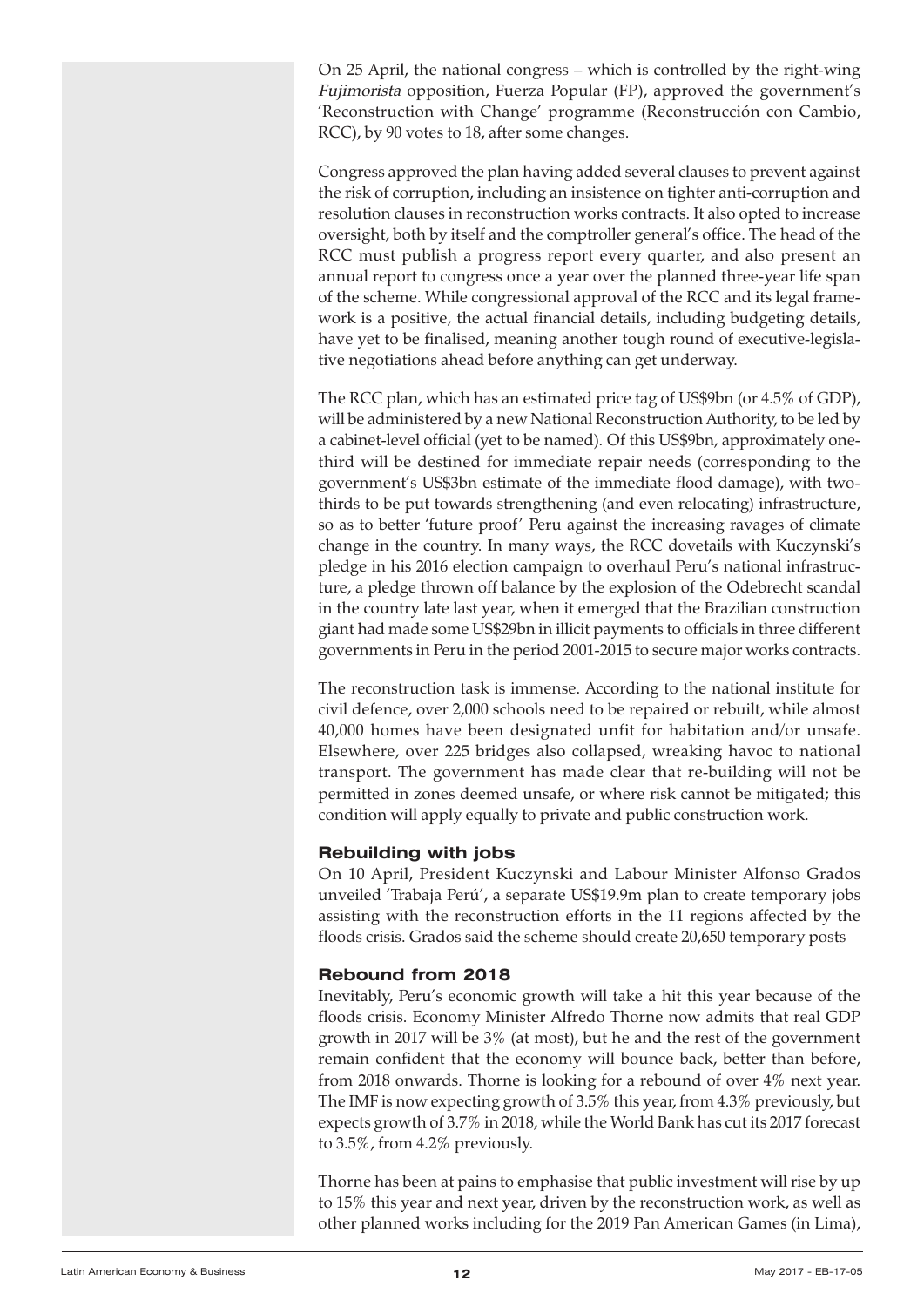Line 2 of the Lima metro, stage 2 of the Majes Siguas irrigation project and stage 3 of the Chavimochic irrigation scheme.

#### **Kuczynski confident on Chinchero**

Kuczynski reiterated on 3 May that the new Chinchero airport, to serve the southern city of Cusco, is going to go ahead, albeit in the same breath he admitted that"we have to see in what form". "We have to see what the comptroller's report says," Kuczynski acknowledged, in reference to a pending report about the contract.

Kuczynski had been due to turn the first stone on the US\$500m project back in January, but it was all put on hold after a congressional investigative commission said that a financing addendum to the contract by the new government was prejudicial to the state, and requested that the works be suspended indefinitely. "I want Chinchero, don't doubt it. But we have to wait…if everything goes well we can start moving earth in a few weeks," Kuczynski reassured a Cusco audience.

By contrast, even the MEF admits that private investment will remain crippled for a second year running, with forecast growth of just 0.5% in 2017. In 2018, the government is crossing its fingers that private investment will finally crank back into action, with forecast growth of 5%. This is still very far below what it needs to be, however, to propel the Peruvian economy forward sustainably – the public sector cannot prop up growth indefinitely.

#### **Fiscal impact to be limited**

Luckily for Kuczynski and Thorne, successive governments have been good at fiscal management in Peru, meaning that there are funds to call upon for its public spending plans. Thorne has submitted to congress a modified fiscal deficit schedule whereby the deficit is now programmed to be 3% in 2017 (from 2.5% previously), 3.5% in 2018 (from 2.3%), 2.9% in 2019 (from 2%) and finally 2.1% in 2020 (from 1.5%). Some of Peru's regional neighbours would be more than happy would this moderate deficit programme, which should not affect Peru's international credit ratings.

Thorne revealed that the government is currently preparing a tax reform (with a view to implementation by year end, for a revenue effect as of 2018- 2019). The main focus is to expand the currently-narrow base of contributors. The Kuczynski government's plans for formalisation of the labour force go hand-in-hand with this. Of the 16m jobs in the country, 11m are informal. Labour Minister Alfonso Grados is also working on a labour reform, as part of which he is seeking to streamline the number of labour regimes in the country in support of this formalisation effort. In conjunction with this, the government is also considering reforms to the civil service law (known as the Ley Servir). And marking International Labour Day on 1 May, President Kuczynski also proposed changes to the country's pension and health systems to incorporate more of the informal sector. According to the national statistics institute (Inei), 65% of workers have no access to any kind of welfare provision, with only 35% affiliated to some kind of provider (whether private or public).

#### **Confidence is returning**

According to the latest omnibus Peru Pulse (Pulso Perú) survey by Datum, released in early May, confidence is finally returning to consumers, after a long period of very weak confidence. Sentiment is still subdued in the North of the country, the worst affected by the floods, but is strengthening in Lima and Callao. Consumers are more confident that the economy is no longer stagnant, and they are supportive of the government's public investment plans, aimed at stimulating activity. They also sense that private investment is slowly picking up, while they themselves are more willing to spend, albeit not on big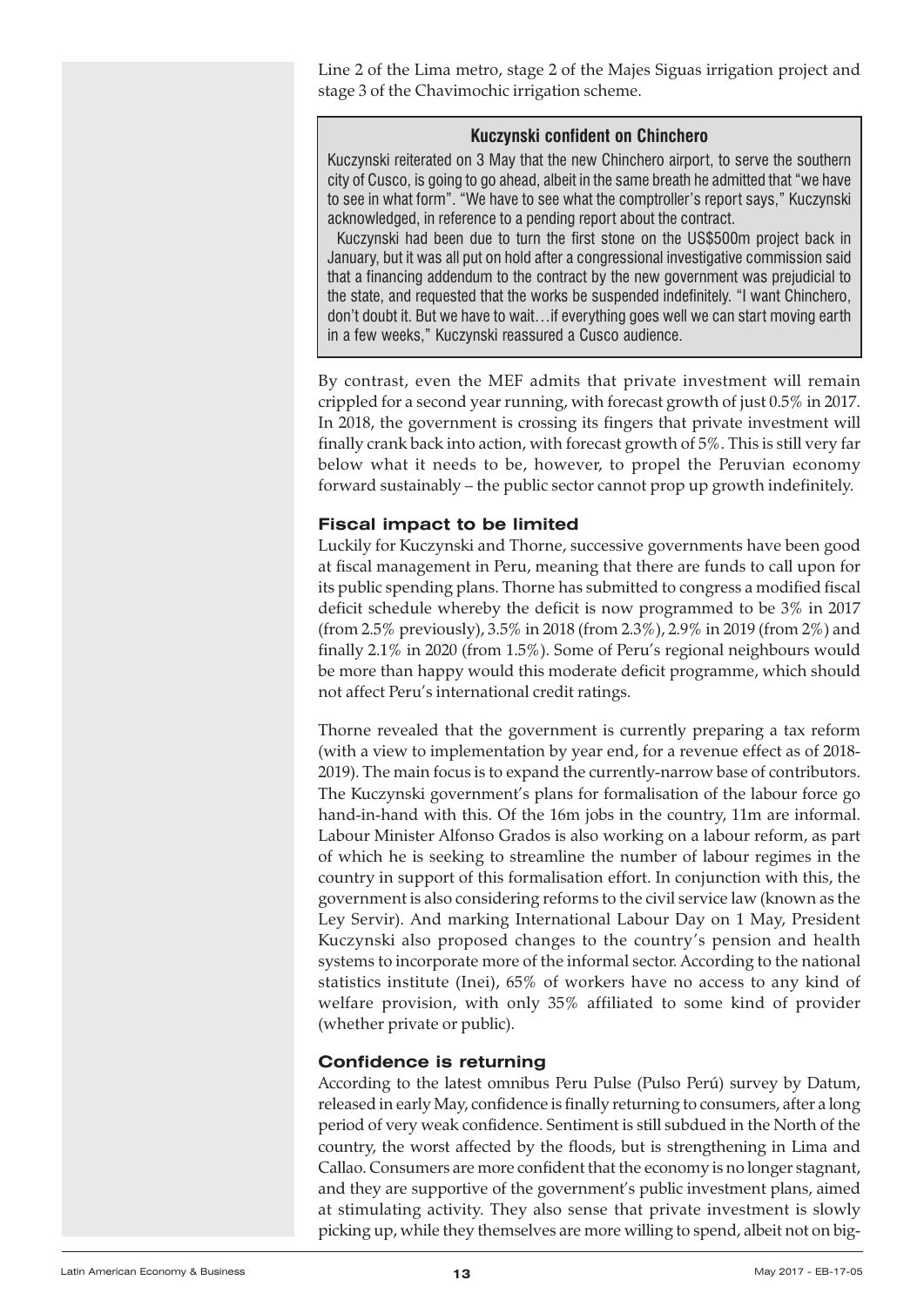<span id="page-13-0"></span>ticket items (cars, holidays, houses) as yet. The Datum survey coincided with a rise in the latest national consumer confidence index (prepared by GFK) and a recovery in business expectations in the recent central bank surveys.

#### **Copper lifeline**

For this year, the expansive mining sector will provide a crucial stay to the Peruvian economy. Peru is currently benefitting from a new copper boom, with prices up in line with revived Chinese demand. Peru's copper output was up by 5.9% year on year in February on latest data from the national statistics institute (Inei). By region, Apurímac, home to the massive Las Bambas mine, registered the strongest output growth, at 225.2%, Las Bambas, operated by the Chinese-Australian MMG consortium, produced 73,644 fine metric tonnes (FMT) of copper in February. According to Energy and Mines Minister Gonzalo Tamayo, copper exports now make up just over half (51.3%) of total mining exports.

Largely thanks to the copper sector, as well as rising prices for other commodities, the economy and finance ministry has lifted its trade surplus forecast for the year to US\$3.7bn (from the US\$776m projected in August 2016), an increase of 375%. It has also increased its forecast for 2018 to US\$3.43bn.

#### **VENEZUELA**

#### **Default concerns ease…for now**

**In the midst of significant social unrest, the government led by President Nicolás Maduro made three large scheduled bond repayments on time on 12 April, relatively unnoticed. These latest payments reinforce the perception that the left-wing regime intends to continue to service its external debt commitments, come what may. Yet the continued deterioration in the country's underlying economic conditions, combined with few sources of fresh credit, suggest that a default risk is still high.**

Three bond payments were due on debt issued by the state oil company Petróleos de Venezuela (Pdvsa). The largest repayment was US\$2.1bn, due on the Pdvsa 2017 bond (comprising both principal and interest repayments), while US\$81m was due in interest payments on the Pdvsa 2027 bond, plus US\$41m in interest payments on the Pdvsa 2037 bond.

Rather unusually, the Maduro government made little fanfare about the repayments, failing to publicise the transfers, with news of the payments instead coming from investors, who indicated that they had received the funds ahead of the deadline.

#### **Where did the cash come from?**

This latest payment eased immediate concerns of an external debt default, as it had been unclear whether the Caracas government had sufficient cash to make the payments.

In fact, it remains very unclear where the government actually found the money, since foreign reserves only fell slightly (by around US\$370m) just before the payments, suggesting that these were only tapped for a small part of the total sum repaid. Moreover, reserve levels had been relatively stable during March and early April, implying that the government had not been gradually drawing down on reserves in the run-up to the repayment deadline (as might be expected).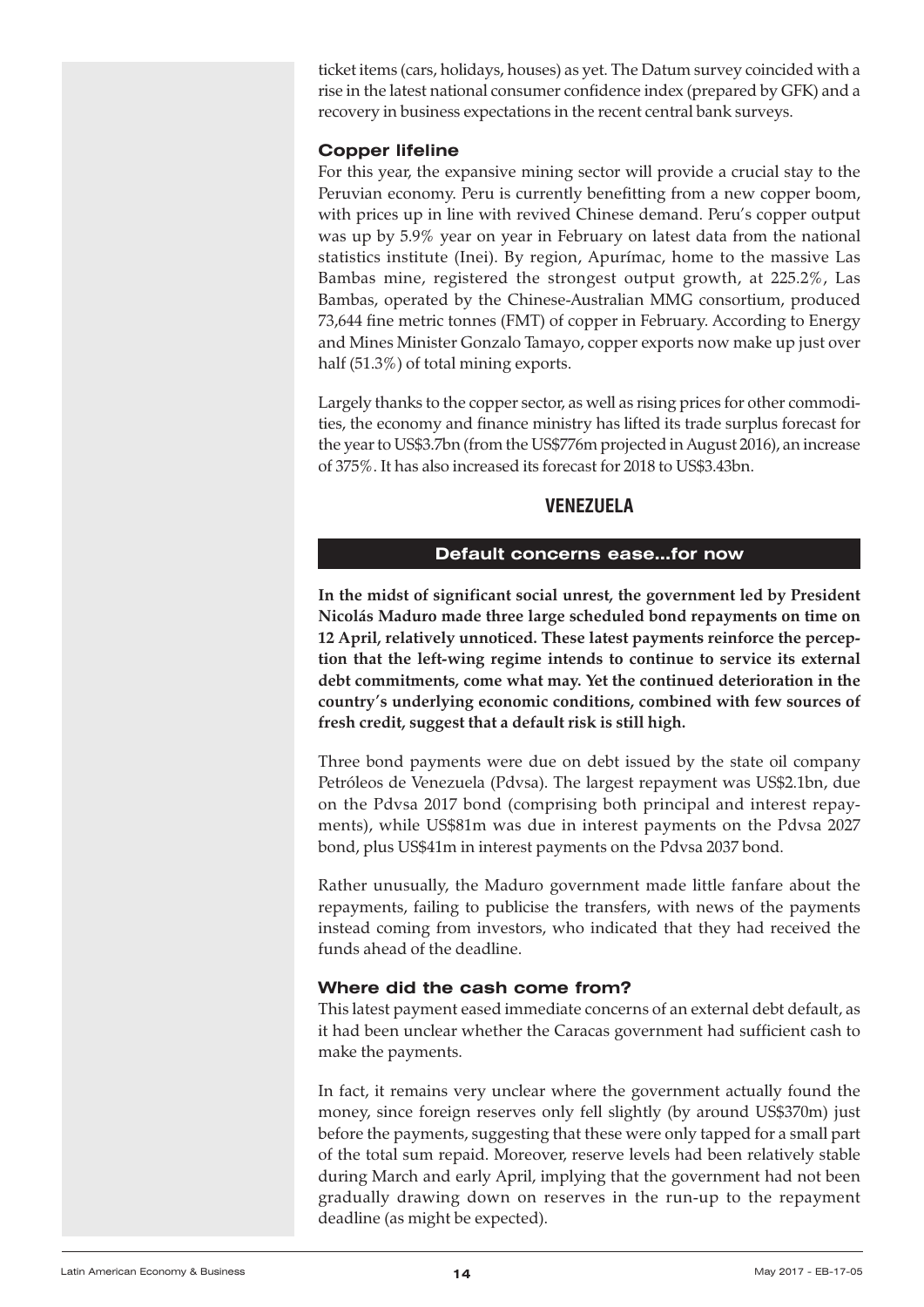The extremely opaque nature of the Venezuelan public finances means that the administration may have alternative sources of savings. Oil prices remain low by recent historical comparison, but with Venezuela's export price averaging close to US\$45/barrel in the first quarter of 2017, prices are over 80% higher than in the first quarter of 2016. Rather than increase import spending, the government may well have put aside part of these additional earnings in anticipation of the 12 April repayment.

It is also possible that part of the funds from the sale of an unusual bond issue at the end of 2016 may have been stashed by the government in an off-budget account, with the specific intention of using the money to repay the large April debt payments. When the bond issue came to light in January, there was speculation that the issue – made available only to Venezuelan state-owned banks – represented securities for China, following rumours that Beijing had potentially extended further credit to the Venezuelan government, but had demanded something concrete in return, given the still-substantial risk of default. It is in China's interest for Venezuela to remain current on its debt repayment schedule, because if Venezuela was to default, there would be a high risk that the current government would collapse. A successor opposition-led administration might not honour the large debts racked up by presidents Hugo Chávez (1999-2013) and Nicolás Maduro (2013-).

#### **CDS spreads remain high**

Although the immediate risk of default has passed, markets remain highly concerned about the government's creditworthiness. Notably, the 5-year Credit Default Swap (CDS) spread – an indication of default risk, as the CDS market provides insurance to investors against default – has not fallen since the 12 April repayment.

CDS spreads stood at around 3,700 basis points in early May, similar to early April and higher than in most of January-March. This indicates that markets still adjudge an extremely high risk of default within the next five years. By comparison, CDS spreads on other high-risk sovereigns are much lower, with Greece's 5-year CDS spread standing at just 670bps.

The fact that market risk surrounding Venezuelan repayment capacity remains elevated reflects several factors. Firstly, there are ongoing concerns that the government may run out of ways to put together sufficient cash to make future repayments. The May-September repayment schedule is relatively light, but a total of US\$3.5bn falls due in October and November, mainly comprising capital and interest repayments on the Pdvsa 2020 bond and the final tranche of the Pdvsa 2017 bond. The authorities already restructured bonds falling due in 2017 in order to reduce repayments, so it would be very difficult to repeat this in the near term.

Foreign reserves are likely to have been tapped to some extent in the run-up to the April repayment, but with reserves levels continuing to fall, this option may not be available later in the year. At US\$10.1bn in early May, reserves are perilously close to dipping below the psychologically-important US\$10bn mark. With much of this held in gold (the exact amount is unclear, given holes in official data), liquid reserves, put at no more than a third of the total, may be close to depletion.

Secondly, market risk remains elevated because of the highly volatile political situation. Anti-government protests have raged for over a month, with the death toll approaching 40. The protests have been given additional impetus by President Maduro's surprise announcement of a constituent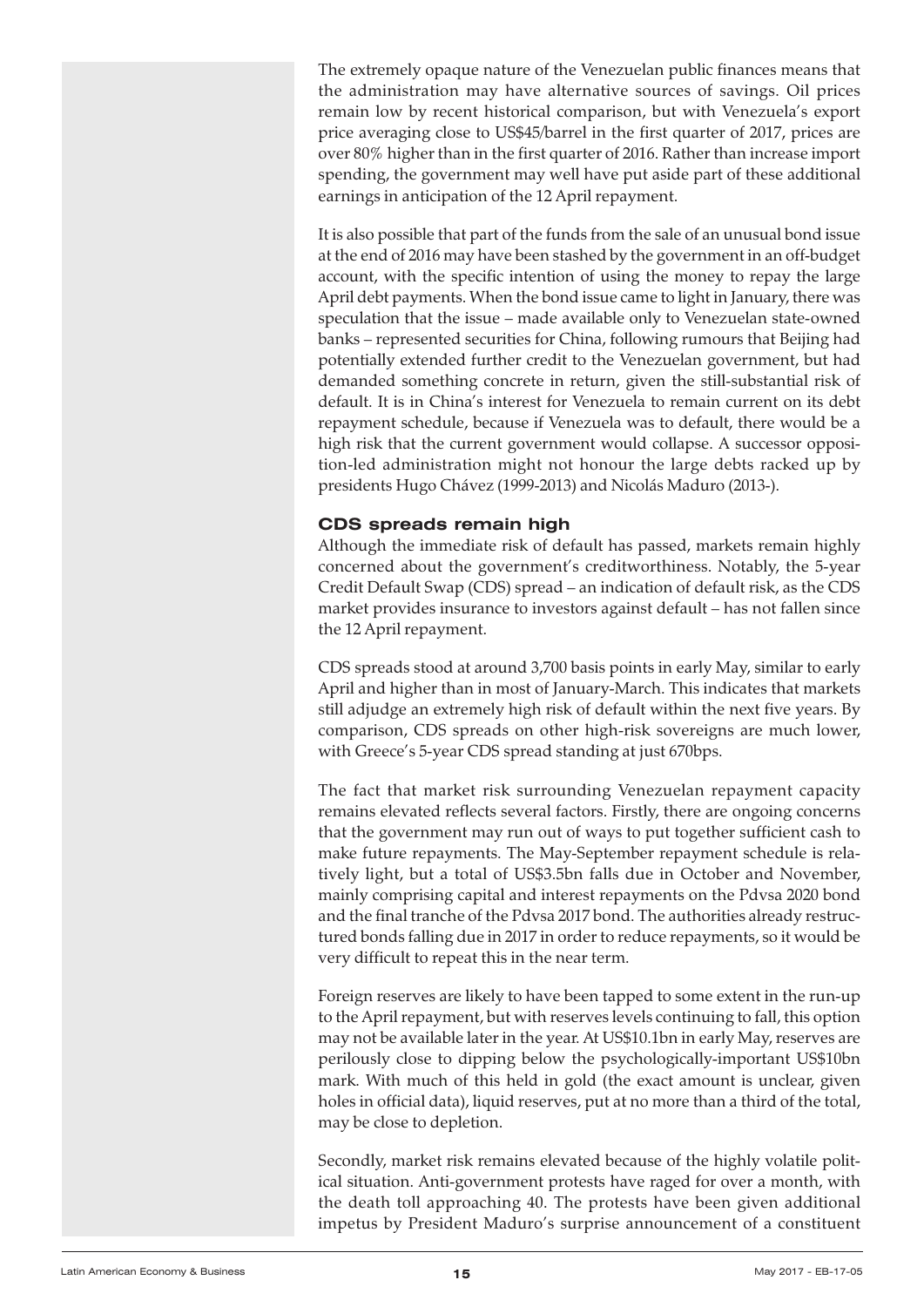assembly, which the opposition fears will erode its already-weak position even more. The fear is that Venezuela could end up a one-party state.

Although the military leadership is continuing to prop up the Maduro government for the time being, the ongoing unrest means an elevated risk of a change of administration. This affects default risk in several ways, with the most obvious being the possibility that an opposition-led government would either seek a voluntary debt restructuring or, more likely, be forced into default owing to a lack of available funds.

However, even if the Maduro government does not collapse, ongoing unrest raises the risk of an accidental default. With the government's focus elsewhere, there is a possibility, for example, of administrative errors resulting in a missed deadline. There is also a possibility that the military places evergreater (financial) demands on the government in return for its support. These demands could eat up any extra money earned from higher oil prices, reducing the government's capacity to repay debt.

#### **Currency reform is unlikely to bring any change**

The government's preoccupation with social unrest has affected economic policy plans. Most notably, a new round of currency reform – initially unveiled in late March – have not yet materialised. At that time, the government announced a new programme of regular central bank foreign exchange auctions through the secondary 'Dicom' system, which is essentially the conduit through which private-sector firms and individuals can purchase US dollars. Although the authorities said that these auctions would begin straight away, there has been no progress in this respect, with the official silence only broken in early May, when Finance Minister Ramón Lobo stated that the technical platform to manage the auctions was now ready.

The government has not made clear the amount of US dollars to be made available per auction, or with what regularity the auctions will be held. More importantly, the authorities have failed to say if the Dicom exchange rate – which is heavily managed – will be devalued with the new auctions. The rate currently stands at around BsF720:US\$1, much weaker than the fixed 'Dipro' rate of BsF10:US\$1 (used for public-sector imports), but stronger than the black-market exchange rate, now trading at over BsF5,000:US\$1, according to websites that publish the (illegal) rate.

In any case, the description of the new system as an auction is likely to be somewhat of a misnomer, since it implies a relatively open and democratic process, with market participants able to bid for foreign exchange and the price determined by the level of interest and availability. What is more likely to occur instead is that the central bank will provide an unspecified amount of foreign exchange, likely to be relatively little given heavy liquidity constraints, with the authorities distributing it to chosen recipients at an undisclosed price. That is how the previous 'Sicad' currency system functioned during the Maduro government's last (failed) experiment with foreign currency auctions in 2015.

#### **Imports – throttled**

As the Maduro government scrabbles to make debt repayments, some of the most vulnerable Venezuelans have been pictured in the media scrabbling through rubbish bins, in search of food scraps and other essentials.

The local economic consultancy Ecoanalítica now projects total imports of just US\$15.3bn in 2017. In 2012, at the height of Chavismo (which coincided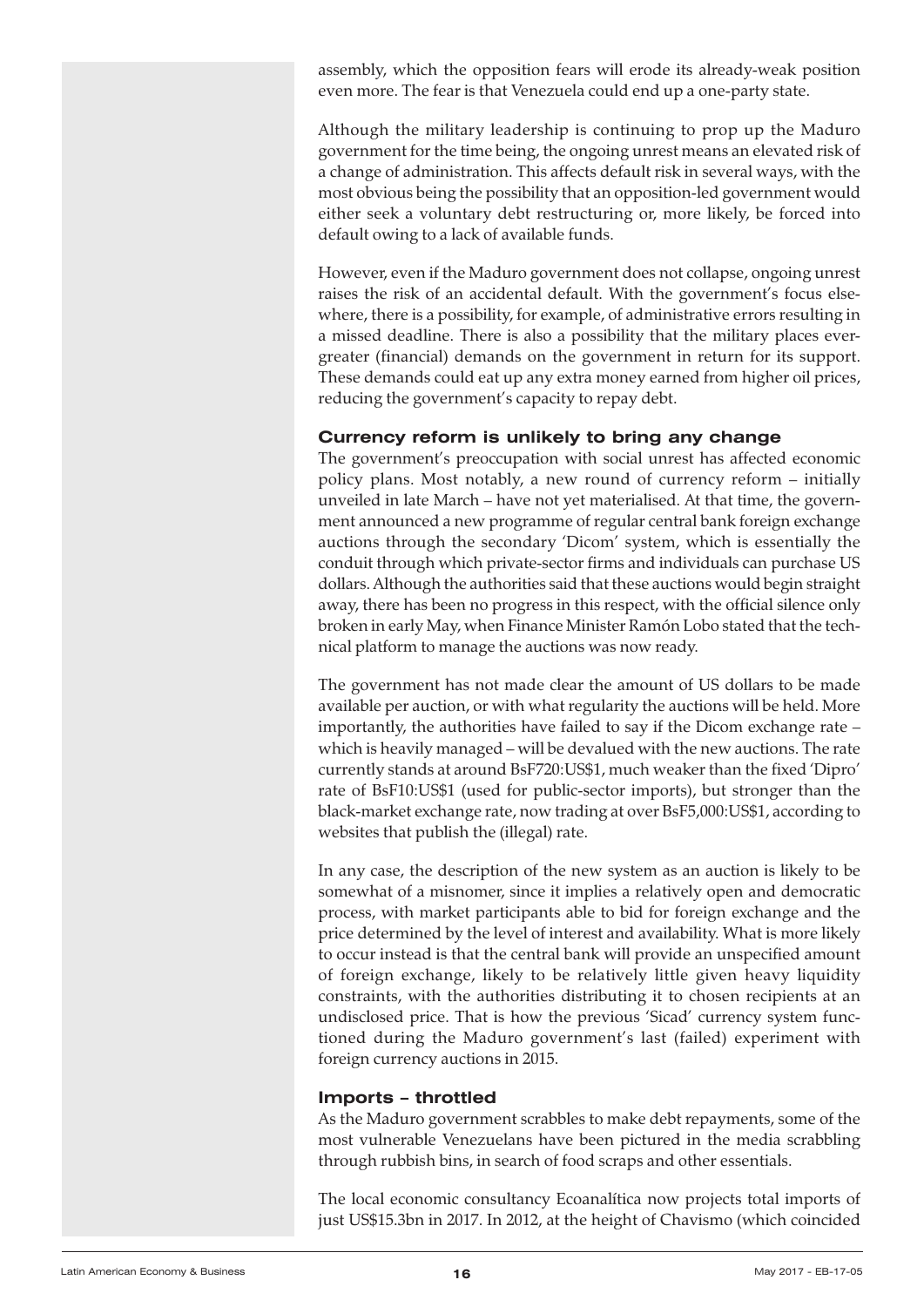<span id="page-16-0"></span>with peak oil), Venezuelan imports soared to US\$66bn, on central bank data, of which 80% (US\$52.6bn) corresponded to non-oil imports. At that point, Venezuela was importing some 80% of its food needs. By 2015, imports had fallen to US\$27.9bn (but 80% was still made up of non-oil items). Official BCV import data for 2016 has not been made available.

According to Ecoanalítica, and based on BCV data, Venezuela's total external debt was US\$24bn in 2004. In 2016, the consultancy estimates, external debt was valued at US\$103.7bn (inclusive of bond issues by the sovereign and Pdvsa, as well as financing from China). In other words, the country's external debt rose by factor of four in the space of 12 years.

When oil prices were above US\$80/b, it was not a problem to service public debt, including the principal plus interest. But once oil prices began to creep down from late 2013 (before collapsing from mid-2014), the debt burden complicated.

Pdvsa was in double trouble, because not only were oil prices falling, so too was its production. On data from the Organisation of Oil Exporting Countries (OPEC, of which Venezuela is a founding member), Venezuela's oil production, which had been stagnant at about 2.9m b/d between 2003 and 2013, dropped by 400,000 barrels in the space of 15 months to just 2.2m barrels/day by October-November 2016 (when OPEC was in talks with members and other producers about global output cuts to put a floor under prices).

Of that total production, 1.6m barrels generates income for Pdvsa, Ecoanalítica calculates, with the remainder set aside for internal consumption and debt payments. Currently, Pdvsa is paying interest only on its loans with strategic partner China, with capital repayments deferred in light of Venezuela's economic difficulties. In late 2016, China also agreed to allow Venezuela to defer payments pending on US\$2.8bn in separate bond debt.

Of its actual earnings, Pdvsa keeps some for its operational needs (including debt), with the rest transferred into the central bank's international reserves, again used for debt servicing and for imports. At just over US\$10.1bn, reserves are now at a 15-year low.

In October-November next, the government and Pdvsa have combined bond debt payments of US\$3.5bn falling due. The Venezuelan economist Francisco Rodríguez of Torino Capital calculates that the Caracas government has money in various funds worth about US\$4.5bn, plus gold reserves of another US\$7.6bn. However, neither assets are readily liquid, he notes. Access to international capital (and even multilateral financing) is also now more difficult because of the problems between the Maduro executive and the oppositioncontrolled national assembly, which warns that there might not be any future legal claim on external debt contracted by the government without its assent.

Given this tight situation, another Venezuelan economist, Alejandro Grisanti, head of research and strategy on Latin America for investment bank Barclays (and the founder and former director of Ecoanalítica), estimates that the Maduro government has to make savings of some US\$500m-US\$600m a month in order to meet the October-November debt crunch, meaning no chance of any increase in imports. Complicating matters, as of mid-May, Brent crude prices were still failing to breach US\$50/b, and OPEC was moving to roll over output cuts, potentially all the way to 2018, in a bid to neutralise the effect of rising inventories (notably in the US) and continued increases in non-OPEC output, as compliance with the late-2016 global oil agreement weakened.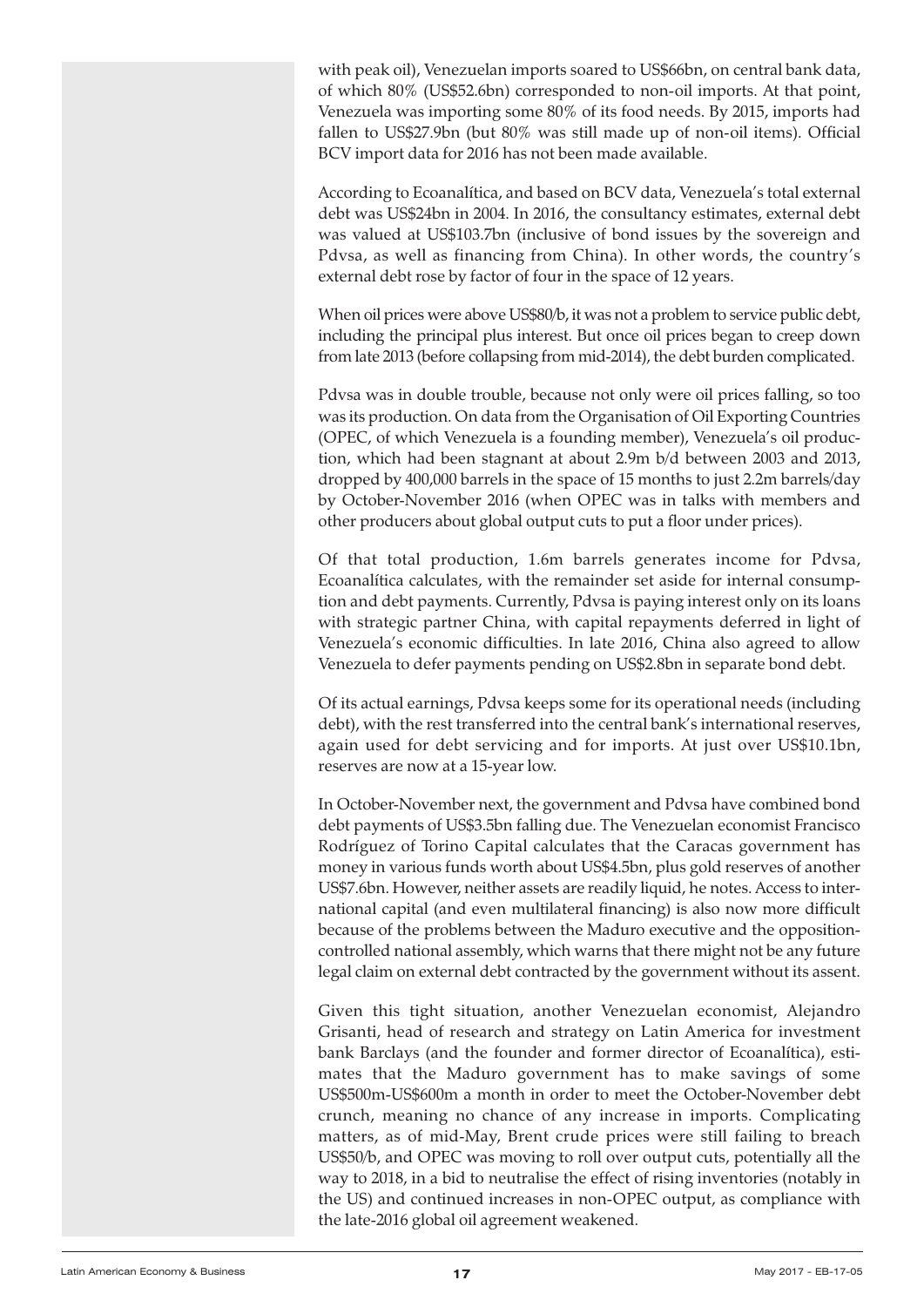<span id="page-17-0"></span>**Ecoanalítica now expects imports of just US\$15.3m in 2017, a drop of 15% on 2016. Taking the peak non-oil import figure of US\$52.6bn in 2012, that would amount to a drop of 71% in Venezuela's imports in five years (with next to no substitution by domestic supplies either).**

**As things stand, there will be no reprieve for ordinary Venezuelans any time soon. The question is how much longer the country can physically withstand this immense chokehold being imposed – at the cost of people's very lives – by the Maduro regime.**

### **REGIONAL BUSINESS REVIEW**

#### **PANAMA**

#### **One year on from the Papers**

**April saw the first anniversary of the so-called 'Panama Papers' scandal – the leak of around 11.5m confidential documents from the offices of Mossack Fonseca, a Panama-based offshore law firm, which revealed a vast network of shell companies being used for money-laundering and tax evasion purposes. One year on, the scandal is still having an impact on Panama.**

The Mossack Fonseca scandal had a significant negative impact on Panama's reputation. As a result of the leak, around 150 investigations were begun in 79 countries, looking at a wide range of illicit financial transactions. The prime minister of Iceland was forced to resign, and a wide range of political leaders (including the-then UK prime minister David Cameron and Argentina's President Mauricio Macri) had to answer embarrassing questions about shell companies linked to their families. By late 2016, Europol said it had found 3,469 probable matches to criminal organisations when comparing the content of the leaked documents to their own files.

From an early stage, but with little success, the government of President Juan Carlos Varela tried to stop the international media from using the term 'Panama Papers' as shorthand for the scandal. This, it argued, unfairly singled out Panama as responsible for a whole range of tax evasion activities that in reality were conducted on a global scale and were a global, not a specifically Panamanian problem. But in reality, Panama had little option other than take responsibility and begin to reform its offshore sector, tightening regulatory oversight and allowing greater transparency. The country joined the OECD's multilateral convention on mutual administrative assistance in tax matters. This commits Panama to sharing tax data. Panama also began a slow process of tightening up rules requiring the identification of the ultimate owners of companies. The country still operates a system of bearer shares, whereby beneficial owners of Panama-registered companies can conceal their identities, although this too is due to be gradually phased out.

In some aspects, Panama may have actually increased the reputational damage it suffered. At one point, it threatened retaliatory trade measures against countries that might blacklist it as a tax haven. It appointed an international committee of experts to investigate ways of reforming its offshore financial sector, only to see its two most prominent members, the Nobel-prize winning US economist Joseph Stiglitz and the Swiss anti-corruption expert Mark Pieth, resign angrily when it emerged that the government would not commit to publishing their findings in full. When finally published, the official report called for Panama to align itself with UN transparency standards, adopt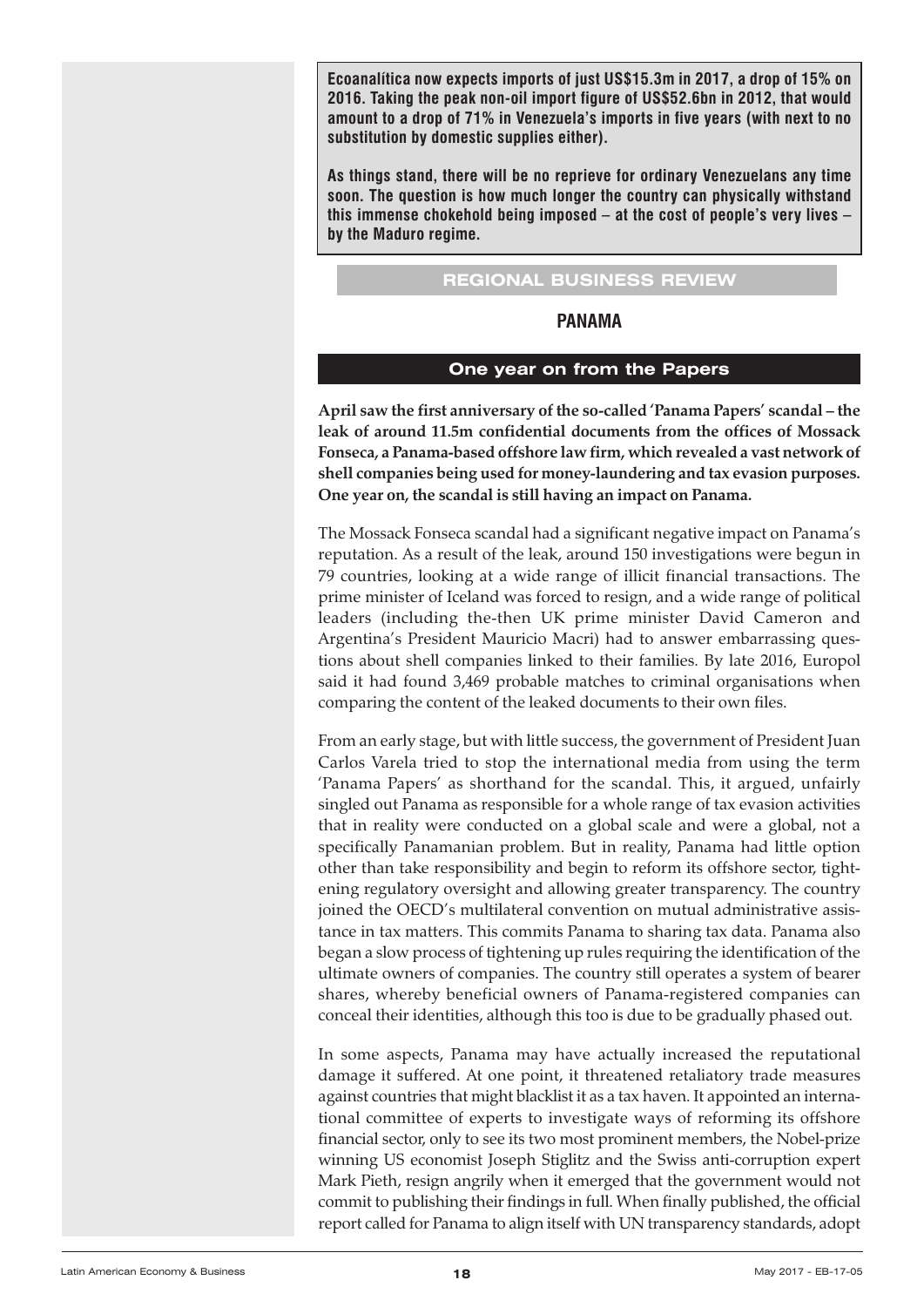<span id="page-18-0"></span>tougher anti-corruption legislation and do more to identify the ultimate owners of 'legal and financial instruments'. Stiglitz and Pieth published their own separate unofficial recommendations calling for the establishment of a searchable public registry that would allow the identification of all directors and actual owners of Panama-registered offshore companies. Lobby group Transparency International agreed with this stance, saying that without a registry, criminals would continue to win the fight against corruption.

The scandal had important knock-on effects with Panama itself. Ramón Fonseca Mora and Jürgen Mossack, partners in the Mossack Fonseca law firm, were arrested (and later released to house arrest) on separate charges linking them to money laundering investigations under 'Lava Jato', the giant Brazilian corruption case. Fonseca, a former close friend and one-time minister in Varela's government, then told journalists that the Panamanian president had received campaign donations from Odebrecht, the Brazilian construction company at the centre of a major international bribery scheme. Fonseca also accused Panamanian government officials of manipulating the judiciary. The president has denied these charges, but they cast doubt over the integrity of his anti-corruption campaign. According to opinion polls, 81% of Panamanian voters believe that the Varela government is not sufficiently transparent. The country's main business lobby, Cámara de Comercio, Industrias, y Agricultura de Panamá (CCIAP), has called for tougher anti-corruption legislation.

There is also the economic fall-out to consider, although this has been less damaging than was initially feared. Jorge Hernán Rubio, a manager at Mossack Fonseca, in April said that the business of setting up and running offshore companies had fallen by 40% in Panama. He insisted that the business had simply moved to other offshore jurisdictions. Jürgen Mossack told journalists that in, "jurisdictions such as Delaware, Nevada, and others located in the United States, where virtually no due diligence is required…incorporations are thriving".

Offshore company management is only a small part of Panama's diversified economy, and the other parts do not seem to have suffered much contagion. Foreign Direct Investment (FDI) rose by 15.9% to US\$5.21bn last year according to the economy and finance ministry, while 25 new companies opted to open regional headquarters in Panama (the latest of these, the Shanghai Gorgeous group, says it will invest US\$1.8bn in the country). Revenues from the newly enlarged Panama Canal are up – rising by 16.5% in the first quarter. The IMF, meanwhile, expects real annual GDP growth to accelerate from 5.2% in 2016 to 5.8% this year.

#### **REGION**

#### **Cooperation against corruption**

**Regional governments are seeking to work together to tackle the blight of corruption.**

On 8 May, the Ecuadorean national Carlos 'Charlie' Pareja Cordero, wanted in connection with corruption at the state oil company Petroecuador, was detained in Lima, Peru.

It will be up to the Peruvian judiciary to decide on Quito's extradition request, but Ecuador's outgoing President Rafael Correa, who leaves office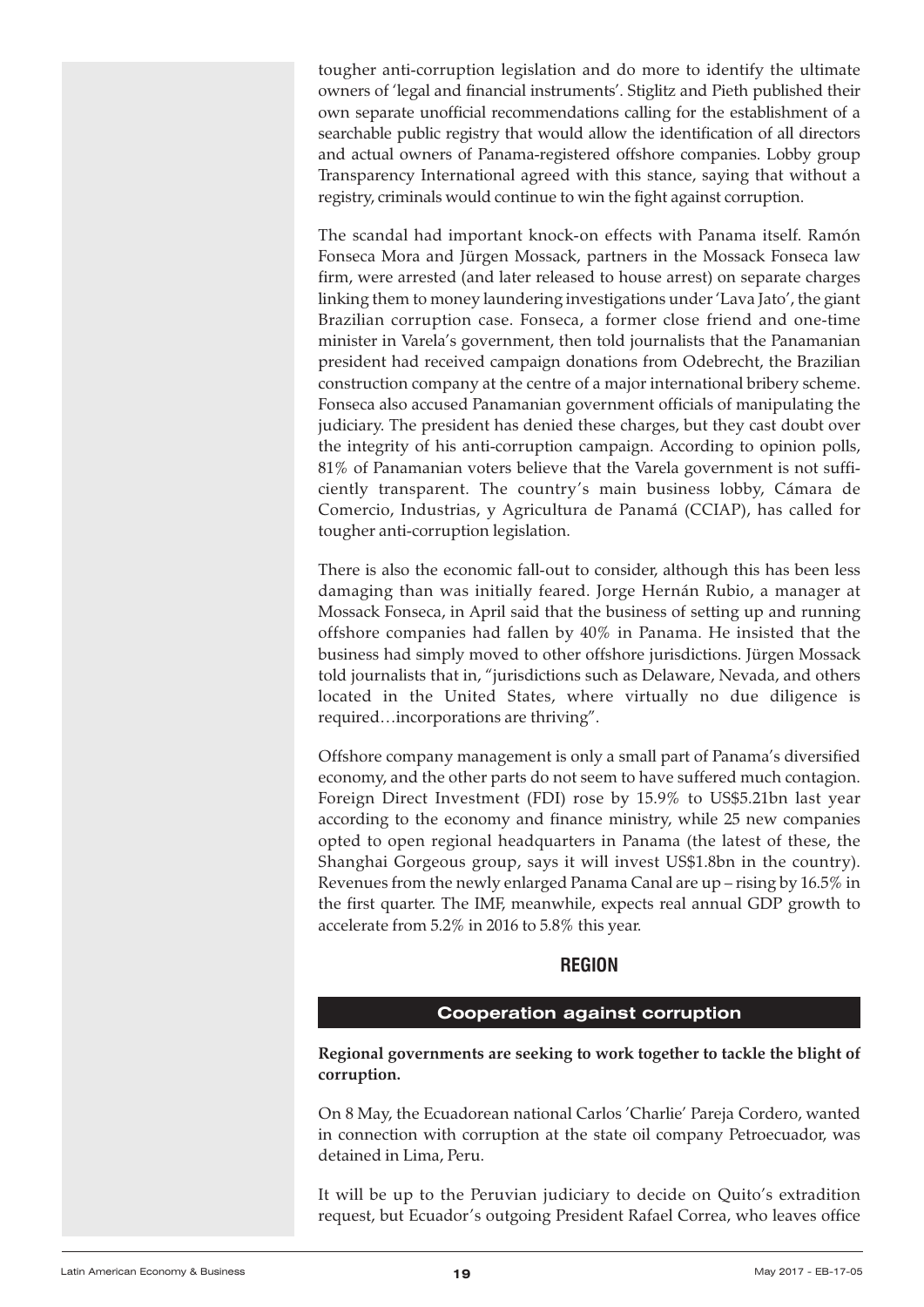<span id="page-19-0"></span>on 24 May, appeared keen to deliver a scalp before he leaves. His final year in office, as well as the campaign for the February 2017 general election, was badly scarred by the emergence of corruption scandals implicating members of his decade-old left-wing administration. At least 80 individuals with public sector links are now under investigation.

Coincidentally, Correa's successor-elect, Lenín Moreno, was due to meet Peru's President Pedro Pablo Kuczynski the very next day (9 May) in Lima. Officially, the agenda was centred on bilateral border development and integration, but Moreno was expected to press for Pareja to be handed over to face justice in Ecuador. The Kuczynski government is also battling major corruption scandals in Peru, which, like Ecuador and Colombia, has been severely affected by the recent Odebrecht case, in which the Brazilian construction giant has admitted to paying billion-dollar bribes to governments all over the region (and further afield), over the course of at least two decades, in order to secure lucrative public infrastructure contracts.

A new crop of politically centre-right and economically-liberal regional governments – led by Kuczynski, Argentina's Mauricio Macri and Brazil's Michel Temer, are very keen to demonstrate their commitment to routing the corruption that appears to have badly infected their left-wing predecessors.

Brazil's former left-wing presidents Lula da Silva (2003-2010) and Dilma Rousseff (2010-2016), Argentina's former radical leftist President Cristina Fernández (2007-2015) and three nominally leftist former Peruvian presidents (Alejandro Toledo [2001-2006], Alan García [2006-2011, who was also president in 1985-1990] and Ollanta Humala [2011-2016] are all now under a cloud of suspicion for apparently unfettered embezzlement and malfeasance on their watch.

Kuczynski, elected in a tight run-off in early June 2016, centred his campaign on a strong anti-corruption message. Colombia's also-centrist President Juan Manuel Santos, who is seeking to see his ruling coalition re-elected for another term in 2018 (under a new candidate, Santos cannot run again), has also been seeking to burnish his anti-corruption credentials, after his administration too was tainted by the Odebrecht (and other) scandals.

As such, the current trend is for stronger and more proactive regional cooperation against the blight of corruption, now proven beyond all doubt to be have eaten into Latin America's economic and social development. According to Global Financial Integrity (GFI), a non-profit research and advisory organisation based in Washington DC, illicit financial flows out of Latin America run at an annual 3% of GDP, approximately. This is definitely a conservative estimate, because it is based on an analysis of official trade and balance of payments statistics, which will not capture most illicit funds (typically, these are laundered through complex offshore arrangements).

Evidencing this new regional cooperation, Colombia's attorney general, Néstor Humberto Martínez, on 4 May handed over to his Ecuadorean counterpart, Galo Chiriboga, 700,000 files from seven computers seized from Odebrecht's offices in Guayaquil and Quito on 23 December and 11 January last. A few weeks later, in early February, the Ecuadorean authorities requested formal assistance from Colombia to process some 12m files found on the computers. Ecuador's attorney general will now incorporate those files into its investigation into Odebrecht's operations in Ecuador, where the company allegedly paid out US\$33.5m in bribes in the past decade – coinciding with the tenure of the Correa administration.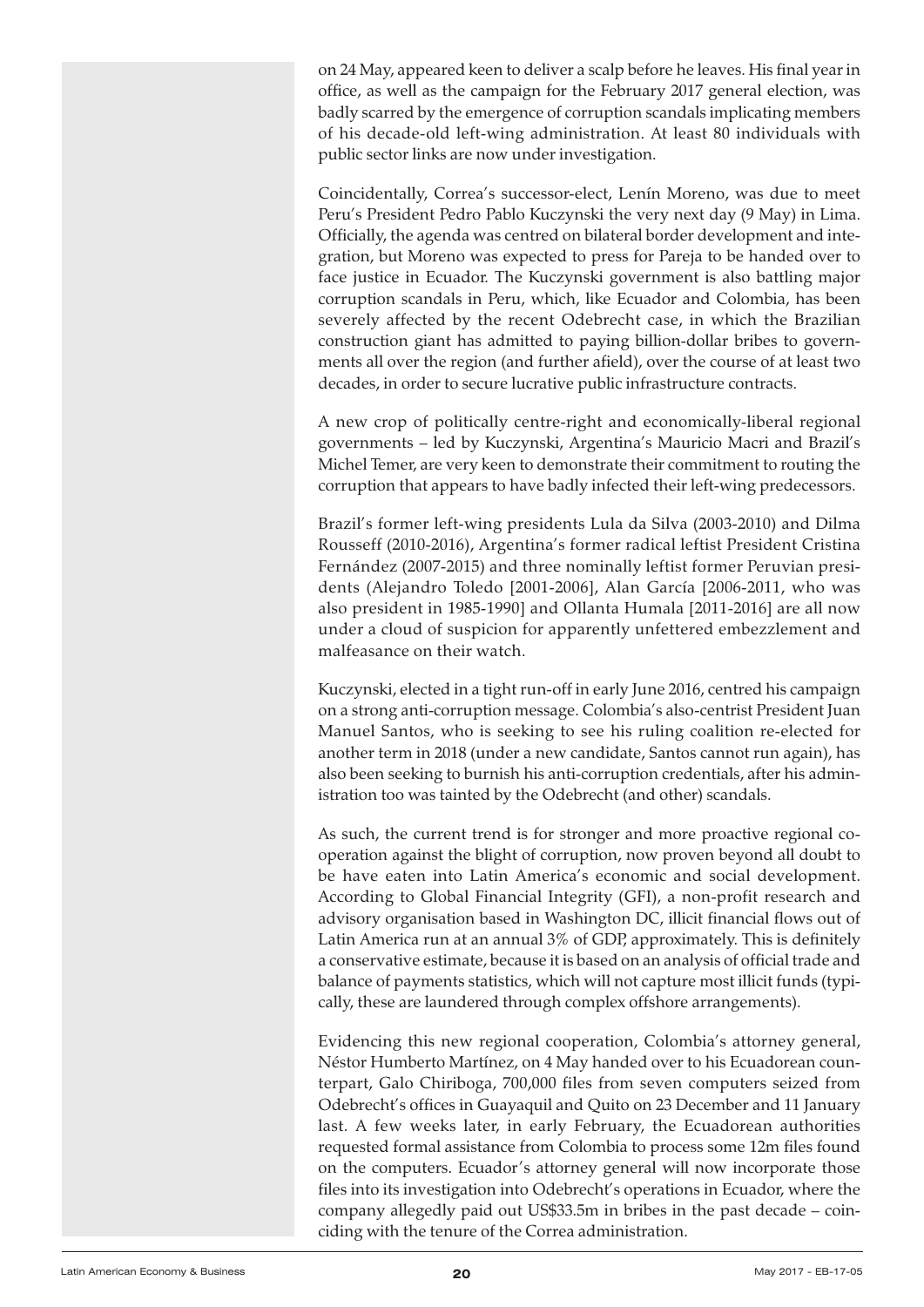#### **The Pareja family syndicate**

<span id="page-20-0"></span>Still on the run (purportedly in Europe) is the former hydrocarbons minister and former head of Petroecuador, Carlos Pareja Yannuzzelli, who happens to be a relative of 'Charlie' Pareja Cordero. Pareja Yannuzzelli is accused of taking bribes in exchange for Petroecuador state contracts, with some US\$1m in suspicious funds deposited in offshore accounts in Panama during his short stint as hydrocarbons minister (November 2015- April 2016). On 16 May, an Ecuadorean judge is due to decide whether 'Charlie' Pareja Cordero and seven others detained in relation to the case should face trial for money laundering. The seven others include Charlie's son Carlos Dassum, his son-in-law and father-in-law, his personal secretary, and also the son and daughter of Pareja Yannuzzelli.

Having fled Ecuador in September 2016, Pareja Yannuzzelli has since been a thorn in the side of the Quito government, alleging in a 'Twitter war' that the recent former vice president Jorge Glas (2013-2016) – who will hold that position again in the Moreno administration – was well aware of the goings-on at the state oil company. Glas subsequently took a low profile in the election campaign.

Via his so-called 'CapayaLeaks', Pareja Yannuzzelli also alleged that Attorney General Chiriboga had alerted him in advance after the Petroecuador corruption scandal emerged via the Panama Papers leak in March-April 2016. Chiriboga, accused by critics of deliberately delaying both the Petroecuador and Odebrecht corruption investigations ahead of the February general election, is stepping down from his post, handing over to Carlos Baca Mancheno.

#### **ECUADOR**

#### **Unilateral recrafting of international investment treaties**

**Under Article 422 of the 2008 constitution (introduced by President Rafael Correa), Ecuador is prohibited from entering into instruments whereby "the State yields sovereign jurisdiction in the international arbitration of disputes with private individuals or corporations".**

Ecuador had signed 29 BITs in all before President Correa and his leftwing party, Alianza Pais (AP), won election in 2007 pledging a 'Citizen's Revolution'. Two of these treaties were signed but never took force, leaving 27 in effect.

The new government wasted little time in signalling its disdain for these treaties, which Correa said threatened national sovereignty. In early 2008, Ecuador unilaterally terminated nine BITs (with Cuba, the Dominican Republic, El Salvador, Honduras, Guatemala, Nicaragua, Paraguay, Uruguay and Romania), followed by another (with Finland) in 2010. In 2009, the Correa government served notice of its intention to withdraw from the International Centre for Settlement of Investment Disputes (ICSID) at the World Bank. This took effect as of 2010, albeit the ICSID retained jurisdiction under treaties in place up to then.

Much to Correa's chagrin, several cases lumbered on. In 2012, the ICSID issued its largest-ever award in a high-profile case between Ecuador and the US oil company Occidental Petroleum (Oxy). In a ruling that made international headlines, Oxy was awarded US\$1.77bn for the expropriation of its assets (Oxy in fact had requested a multiple of that, US\$17bn, and the final amount was eventually reduced to US\$1bn [in November 2015] on appeal).

According to the United Nations Conference on Trade and Development (UNCTAD), Ecuador is in fact the third-most common 'Respondent State' in investment treaty cases filed at the ICSID (behind Argentina and Venezuela), with 23 cases taken against it as of 2016.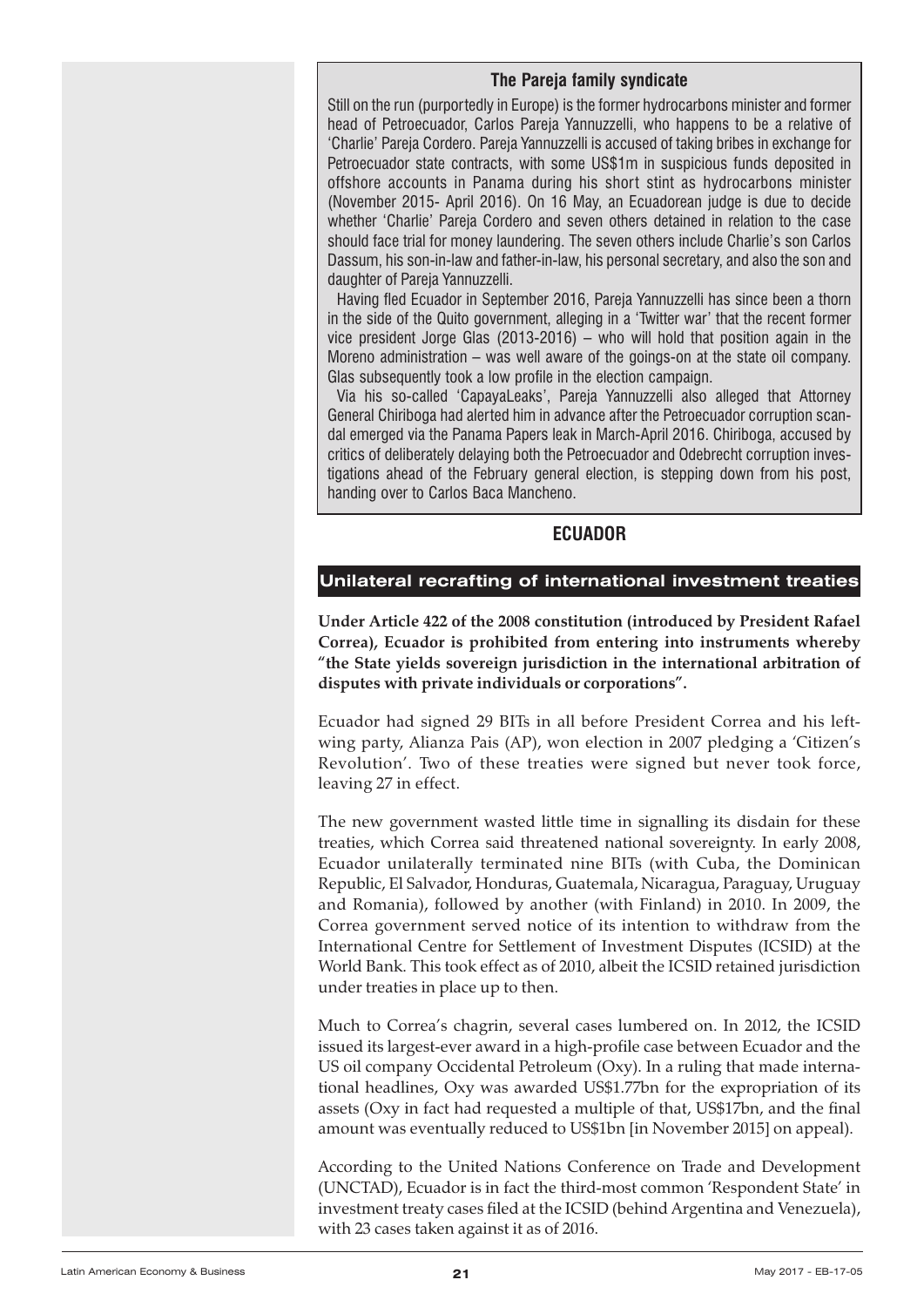<span id="page-21-0"></span>In May 2013, President Correa set up a 'Citizen's Commission' (CAITISA in the Spanish acronym), to review the 17 BITs remaining in effect. The commission included Ecuadorean government officials, along with experts and academics from other countries including Argentina, itself also at regular odds with international investors. Around that same time, Correa had demanded that Ecuador's BIT with the US, signed in 1993 and in effect since 1997, be annulled. This reflected the ongoing tensions between the Quito government and US oil firms including Chevron.

In 2015, a report prepared by the office of Ecuador's attorney general claimed that the country had been subject to total arbitration demands for US\$17.7bn, of which US\$11.7bn was still pending resolution. Correa has continually railed against multinationals for their litigious behaviour against developing countries.

Exactly four years after he first called for the CAITISA, Correa on 8 May took delivery of the final report, which makes clear that Ecuador should denounce its remaining BITs and renegotiate them. On 3 May, just days before the final report was made public, the outgoing assembly denounced 12 further treaties with Argentina, Bolivia, Canada, Chile, China, Italy, The Netherlands, Peru, Spain, Switzerland, Venezuela and, notably, the US.

The timing of all this, just weeks before Correa leaves office, has been criticised by his political opponents as deeply cynical. It is worth noting that the CAITISA was initially scheduled to complete its work in less than year. In January 2016, a version of its findings was leaked, in which its recommendations and advice to quit the BITs was already patently clear. At that time, however, the Correa government was in urgent talks with the European Union (EU) to join the existing EU-Colombia/Peru Free Trade Agreement. An adhesion agreement was finalised in 2016 and formally took effect as of 1 January 2017. Among the 12 BITs denounced in early May were those with Italy, The Netherlands, Spain and Switzerland. Brussels was scathing in its response, saying that Ecuador was sending "a very negative message" just months after it had secured the EU-Andean deal.

The plan now, according to AP Deputy María Augusta Calle, head of the assembly's international relations commission, is to renegotiate all the treaties, but on "equal conditions". She is clear has that Ecuador intends to withdraw from all of its remaining BITs. Echoing Correa, Calle said the agreements as constituted posed "a risk to the country", and denied that they had resulted in significant investment, noting that Ecuador receives less than 1% of foreign investment in the region.

This is indeed the case, but the reality is that foreign investors have been deterred by the interventionist, unpredictable and largely business-hostile policies of the Correa administration overthe past decade. FDI in Ecuador has been no more than 1% of GDP under the Correa administration, in marked contrast to the strong inflows into neighbouring Peru and Colombia. The AP will remain in office for another four-year term under President-elect Lenín Moreno, but with a reduced majority. This last-minute move by the outgoing AP bench threatens to undercut Moreno, who has pledged more a pragmatic economic policy stance. And certainly, it will not help to improve investor perceptions of Ecuador, ironically just weeks after finance ministry officials were in London and New York in search of additional lending for this year.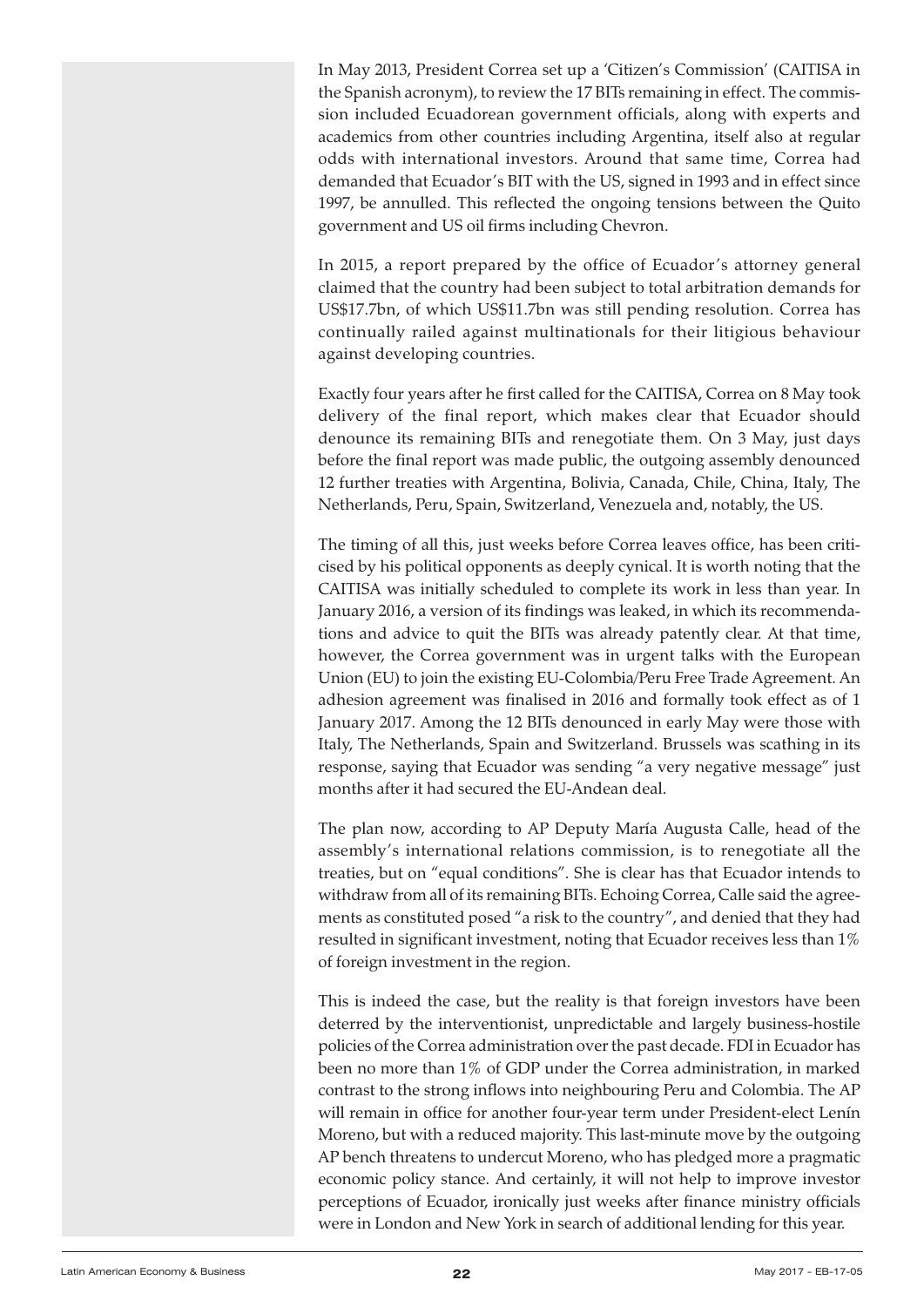#### **REGION**

#### **Corporate Radar**

<span id="page-22-0"></span>**Pemex makes a profit:** Mexico's state oil company Pemex reported a net profit of MX\$87.94bn (US\$4.69bn) in the first quarter, citing lower financial costs and a recovery in the international prices of crude oil and other fuels. This was the second consecutive quarter in the black, after years of losses. The company's finance director, Juan Pablo Newman, said that it was the first time in six years that the company had reported net profits for two consecutive quarters. Revenues surged by 54.9% to MX\$348.5bn (US\$18.33bn), lifted by exports, which were up by 85.8% in value terms, despite a 3.6% fall in volume.

Crude output averaged 2.018m barrels per day (bpd), down by 9.5% on a yearon-year basis. Gas production was down 15.6% to 4.36bn cubic feet per day. Company officials stressed that as Pemex finances improve they will be seeking to reverse the declining production trend. The firm is focusing on private sector partnerships and farm-outs in up to 52 selected areas, along the lines of the Trion block agreement reached last year with Australia's BHP Billiton.

A further three Pemex-owned fields – Ogarrio and Cárdenas-Mora (both onshore) and Ayin Batsil (offshore, shallow waters) are due for competitive auction in October.

Meanwhile, however, efforts by Pemex to attract up to US\$5bn worth of investment to modernise its two refineries are being less successful. Sources say that attempts to attract private sector partners to overhaul the Salina Cruz and Tula refineries are not going well. Pemex "categorically rejects" the idea that it is struggling to find investors.

**Movement on UPM plant in Uruguay:** Plans for Finnish pulp and paper company UPM to build a second plant in Uruguay, as part of a project that could be worth US\$5bn in total, appear to be moving ahead. On 3 May, after months of talks with the Uruguayan government, UPM said it was going ahead with the plant in Paso de los Toros, following agreement on 16 of 17 points on the agenda. These reportedly include government commitments to build the necessary road, rail, and port infrastructure (according to some reports worth up to US\$1bn). But UPM's request that it be exempt from capital asset taxes appears not to have been accepted.

Construction of the pulp plant is due to start next year, with cellulose paste exports starting in 2020. Total capacity at the plant will be 2m tonnes/year; it will employ a staff of 8,000.

Days earlier, during a visit to Montevideo, Spain's prime minister, Mariano Rajoy, said that a consortium of Spanish and Uruguayan companies (which he did not name) had won a US\$200m contract to upgrade the highway linking Paso de los Toros to Montevideo.

**Brookfield warning on Brazilian recovery:** The emerging recovery in the Brazilian economy is generally seen as a good thing by corporates, but Canada-based Brookfield Infrastructure Partners has a slightly different view. Presenting Q117 results, in which its Brazilian operations figured prominently, Chief Executive San Pollock said the recovery meant that the